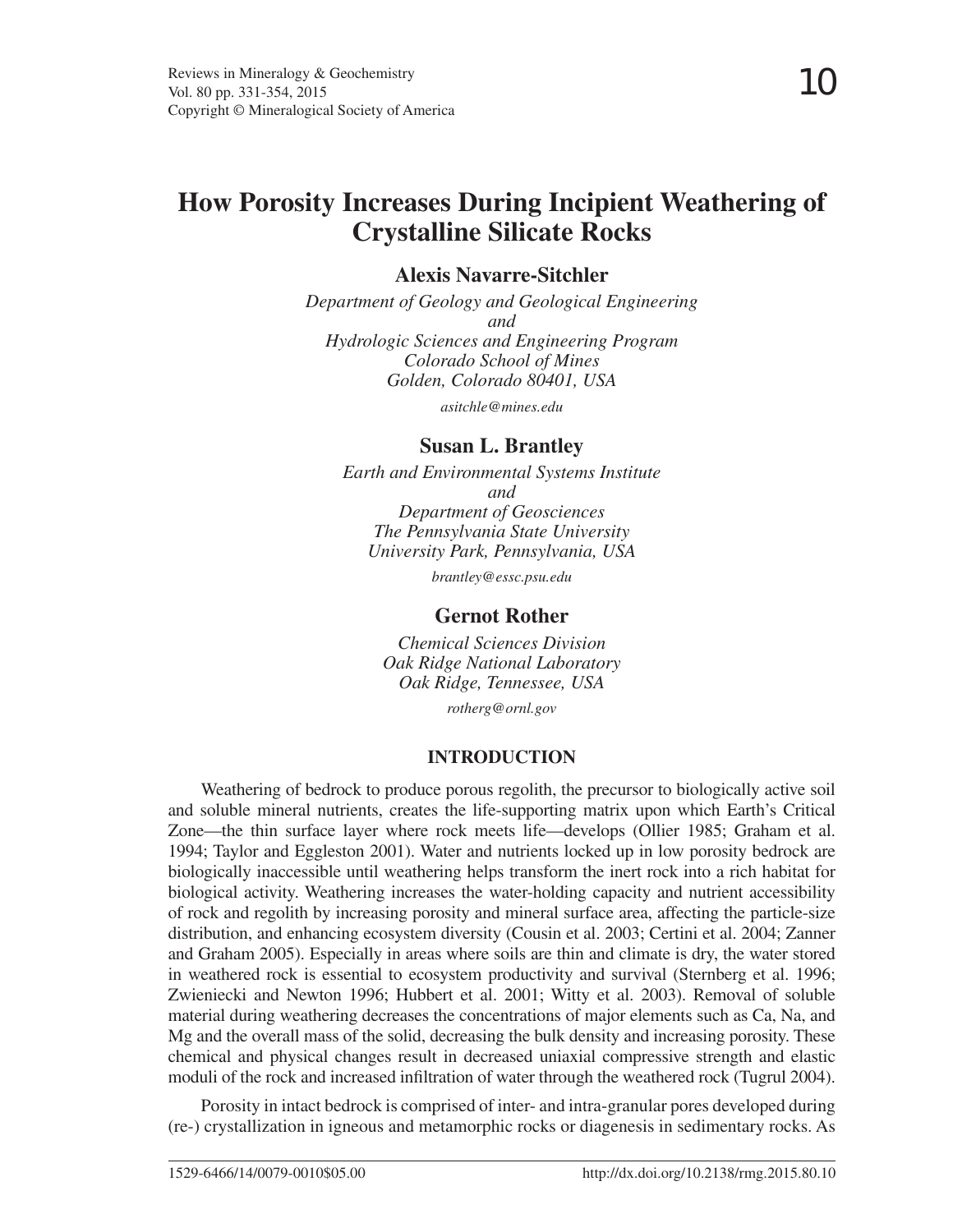we conceptualize it, the conversion of low-permeability bedrock to regolith generally begins due to the transport of meteoric water into protolith through the large-scale fractures that are present as a result of regional tectonic factors or exhumation (Wyrick and Borchers 1981; Molnar et al. 2007). In zones near the fractures, water can infiltrate into the low-porosity rock matrix. This infiltrating meteoric water contains dissolved oxygen and is acidified by  $CO<sub>2</sub>$  and organic acids, promoting chemical reactions with primary minerals in the rock (e.g., feldspars, pyroxenes, and micas). This ultimately leads to increased porosity through mineral dissolution and weathering-induced fracturing (WIF).

As weathering increases both matrix and fracture porosity, more water can infiltrate the rock, leading to more weathering in a positive feedback loop that drives long-term regolith production. Dissolution and fracturing lead eventually to disaggregation of the rock. In this respect, weathering of primary minerals can be an autocatalytic reaction, as described previously (Brantley et al. 2008). Here, the reaction product of the autocatalytic reaction that accelerates the reaction rate is the surface area of the reacting mineral, which increases due to opening of internal porosity to meteoric water infiltration, roughening of the surface, or WIF. Of course, weathering also promotes precipitation of secondary minerals that can occlude porosity and armor dissolving grains. Eventually, the dissolution of the primary mineral grains cannot be compensated by increases in wetted surface area, and the overall surface area of dissolving primary minerals decreases.

A long history of geochemical research has helped elucidate the macroscale behavior of weathering processes, including quantification of rock weathering rates and soil production and factors that influence these rates (e.g., Merrill 1906; Berner 1978; Pavich 1986; Nahon 1991; Blum et al. 1994; Drever and Clow 1995; Clow and Drever 1996; Anderson et al. 2002, 2011; Gaillardet et al. 2003; Amundson 2004; Bricker et al. 2004; Burke et al. 2007; White 2008; Brantley and Lebedeva 2011; Hausrath et al. 2011). However, until recently the very earliest pore-scale physical changes associated with incipient weathering were largely unstudied. Recent evidence shows how weathering begins the evolution of porosity by affecting even the smallest pores (pores with diameters  $< 100 \text{ nm}$ ) in crystalline igneous rocks (Navarre-Sitchler et al. 2009). Ultimately, feedback between weathering and porosity creation transforms bedrock to regolith. A better understanding of these pore-scale changes that occur in rock during incipient weathering will help link micro-scale behavior and processes to those that can be observed and predicted in numerical simulation of macro-scale changes (e.g., Kang et al. 2007; Li et al. 2008; Jamtveit and Hammer 2012; Molins et al. 2012; Emmanuel et al. 2015, this volume; Molins 2015, this volume).

For example, in a meta-analysis of data in the literature, Bazilevskaya et al. (2013) concluded that regolith on granitic rocks worldwide tends to be thicker than on basaltic rock compositions when measured at ridgetops under similar climate regimes (Fig. 1). These differences have been attributed to lithological controls on WIF, which can ultimately open a rock to deep infiltration of meteoric water. Simple modeling exercises document that the depth interval over which a mineral reacts from parent concentration to 0%—the reaction front—is wider and the depth of regolith itself is thicker for a rock where advection contributes to solute transport as opposed to one where solute transport occurs only by diffusion (Brantley and Lebedeva 2011; Bazilevskaya et al. 2013). Specifically, Bazilevskaya et al. (2013) argued that larger volumes of weathering fluids infiltrate granitic rocks than basaltic rocks because WIF occurs when biotite in granites oxidizes at depth. In this article we review studies of porosity development during incipient weathering of igneous rocks—the rock type in which the bulk of this type of research has been performed to date and we explore the presence or absence of WIF in this context. Throughout the next sections we discuss aspects of the pore network, such as pore-size distribution, connectivity, and pore morphology as they have been quantified or observed at nanometer to micron length scales. For simplicity, we refer to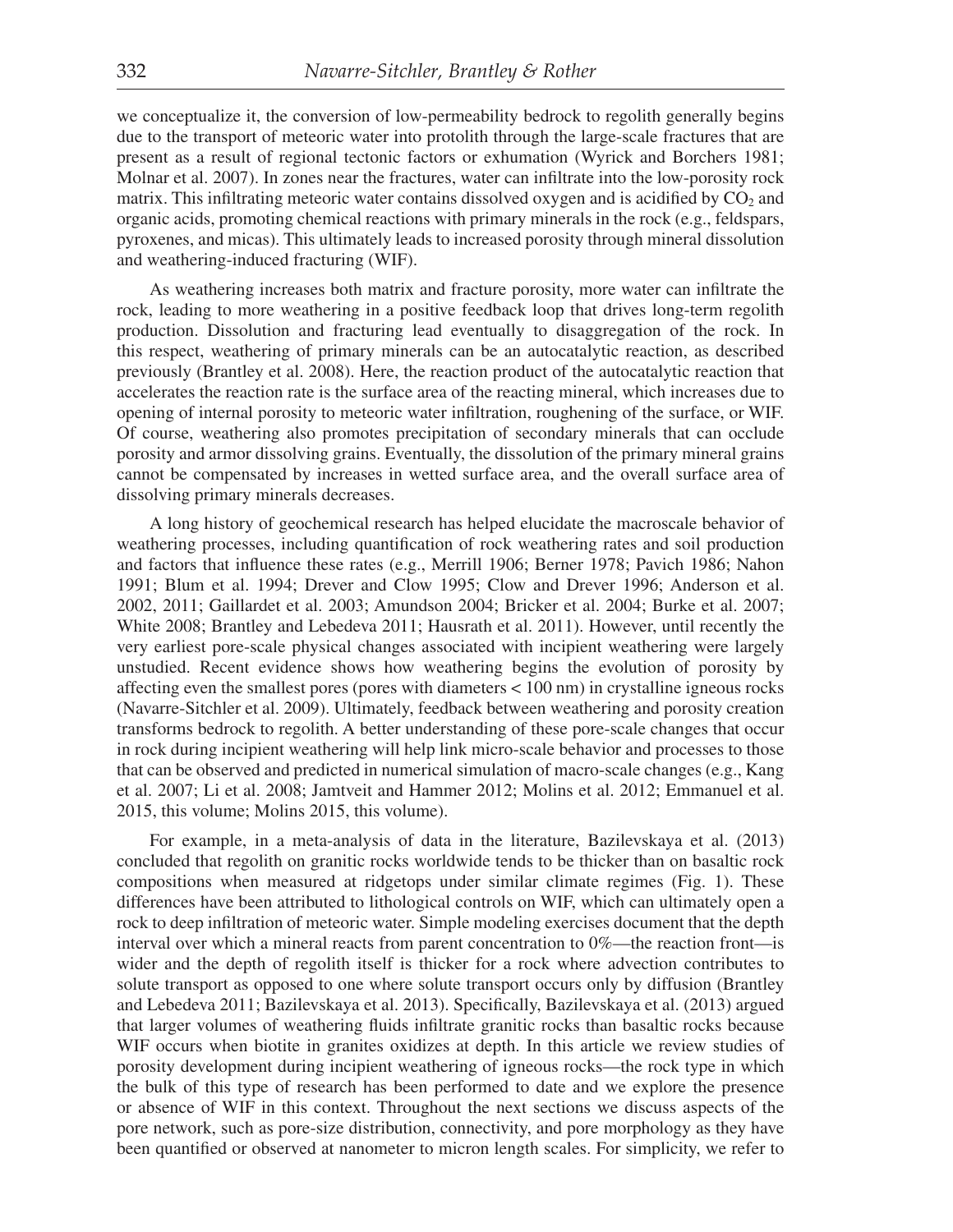

**Figure 1.** Regolith thickness shown in box and whisker plots for mafic rocks (14, dark boxes) versus granitic material (13, light boxes) from ridgetop systems reported in the literature and summarized by Bazilevskaya et al. (2013) for different climate regimes as indicated (all systems had precipitation > potential evapotranspiration). Each box represents the envelope for 50% of the reported measurements. The median is shown as the solid line and the mean as the dotted line in each box. Whiskers show one standard deviation. Outliers are shown as symbols. [Used by permission of John Wiley & Sons, Ltd. from Bazilevskaya EA, Lebedeva M, Pavich M, Rother G, Parkinson D, Cole DR, Brantley SL (2013) Where fast weathering creates thin regolith and slow weathering creates thick regolith. *Earth Surface Processes and Landforms,* Vol. 38, Fig 1, p. 848.]

these porosities as nanoporosity and microporosity, respectively. Although this terminology is loose, it is operationally useful because different techniques are used in the measurement of the differently sized pores, as discussed below. The International Union of Pure and Applied Chemistry (IUPAC) defines micropores as pores with width smaller than 2 nm, mesopores have pore widths of 2–50 nm, and macropores have widths larger than 50 nm (Sing et al. 1985; Rouquerol et al. 1994).

# **METHODS FOR POROSITY AND PORE-SIZE DISTRIBUTION QUANTIFICATION**

Detailed analysis and characterization of natural pore systems requires a multitude of techniques that are capable of interrogating different aspects of the pore network across many orders of magnitude length scale. Some of the most widely used techniques include gas sorption, fluid intrusion (including mercury porosimetry), various microscopy and image analysis approaches, and X-ray and neutron scattering.

### **Sorption and intrusion techniques**

Gas sorption techniques, especially nitrogen sorption measurements at 77 K, are routinely used for the measurement of internal surface area and pore size in the region of 2–200 nm. Nitrogen gas sorption analysis (often referred to as BET analysis) of an intact sample yields the internal surface area and pore size distribution of accessible, connected pore spaces, while analysis of finely powdered samples yields the total porosity and surface area, plus the surface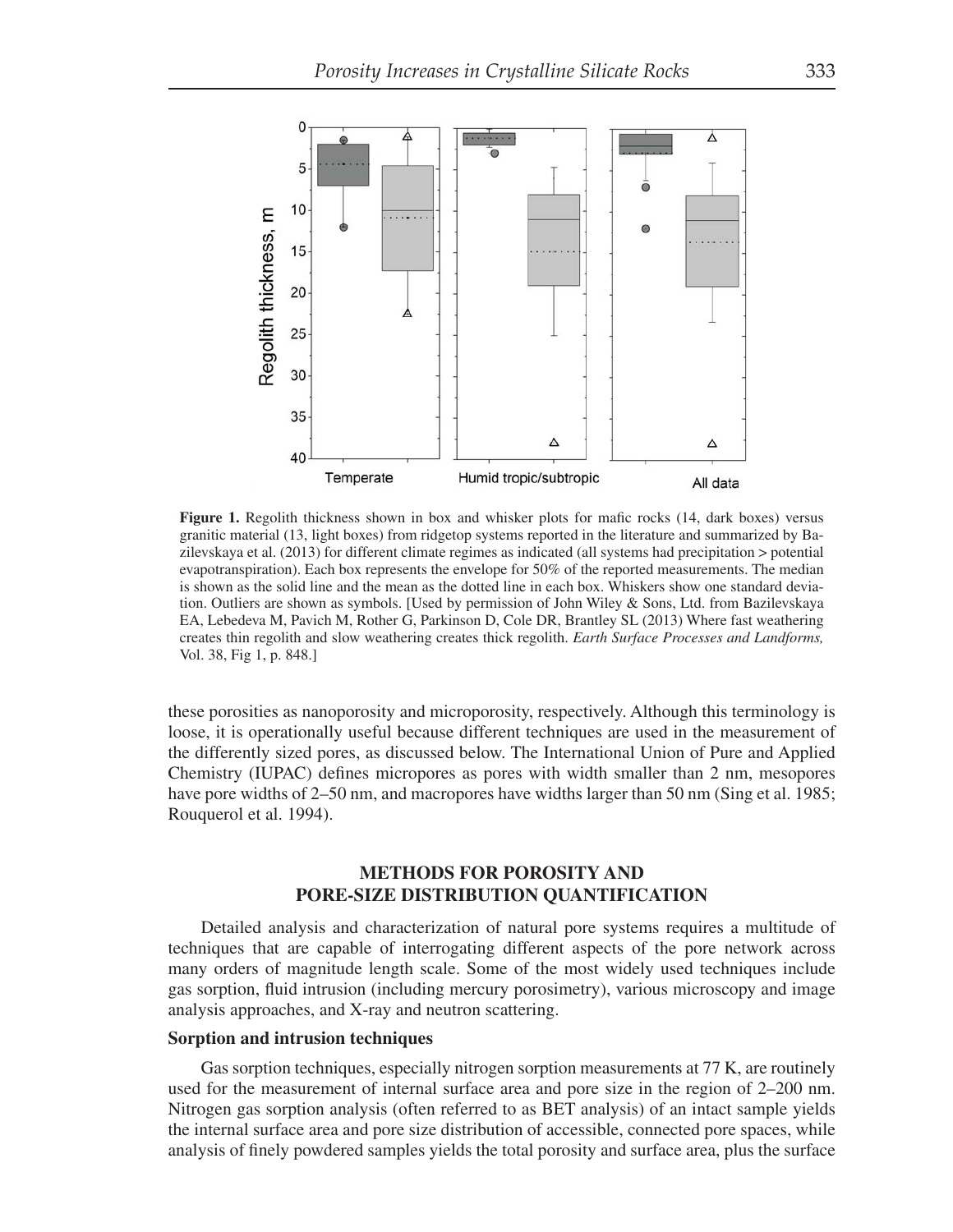area produced by grinding (Brunauer et al. 1938). Analysis of sorption isotherms with density functional theory (DFT) methods yields the most accurate information about the pore size distribution, because it considers the molecular structure of the absorbate (Thommes and Cychosz 2014). However, several important uncertainties often arise during the interpretation of nitrogen sorption data even using advanced DFT techniques. It is often difficult to differentiate between pore adsorption and pore surface roughness using BET data, limiting the utility of the technique for the study of very fine pores (Thommes and Cychosz 2014). Uncertainties in calculated pore size distributions arise from heterogeneity in mineral identity and organic materials in the rock that possess component-specific interaction potentials and wetting properties for nitrogen and an implicit assumption of exclusively cylindrical or slit pore geometries. Thus, the model-dependent analysis of the adsorption isotherm may yield a distorted pore size distribution. Nitrogen sorption analysis often relies on the evaluation of the desorption branch to eliminate pore geometry effects on pore size distribution. However several possible hysteresis effects can obscure the pore size distributions obtained from both the adsorption and desorption branches of the isotherms (Lowell et al. 2004; Thommes and Cychosz 2014). Current research of fluid adsorption and pore condensation to well-defined synthetic mesoporous materials aims at understanding and quantitative description of these effects. Decoupling of the pore shape and confinement effects of the porous medium is possible, for example, using the hydraulic pore radius, *rh*, for the characterization of pore size. The hydraulic pore radius is defined as

$$
r_h = \frac{2V_p}{A_s},\tag{1}
$$

with  $V_p$  the pore volume and  $A_s$  the specific surface area, and describes confinement effects independent of pore geometry. For cylindrical pores, pore radius and hydraulic pore radius are identical, while for slit pores the hydraulic radius equals two times the pore width (Rother et al. 2004; Woywod et al. 2005). The hydraulic pore radius allows characterization of irregularly shaped pore systems. However, this model has not yet been extended to eliminate pore geometry effects on the pore size distribution obtained from gas adsorption measurements.

Mercury porosimetry is a complementary technique to nitrogen sorption, yielding information about the sizes and size distributions of pore throats and associated pore volumes at length scales from ca. 2 nm to 200 m. Mercury porosimetry relies on the forced intrusion of liquid mercury into the pore spaces. The high surface tension of mercury of ca. 486 mN/m leads to wetting angles between 90° and 180°, i.e., partial wetting of non-reactive surfaces is found. Therefore, mercury intrudes the larger pores and pore throats at lower pressure, and fills pores of decreasing size with increasing pressure. The Washburn equation gives the relationship between the pressure *P* and the pore size *r* into which mercury will intrude:

$$
Pr = -2\gamma \cos \theta,\tag{2}
$$

with  $\gamma$  the surface tension, and  $\theta$  the wetting angle. Commonly, wetting angles of ca. 130–160° are found for mercury at mineral surfaces. The mercury intrusion curve is commonly not reversible, and uncertainties about the results can arise with respect to possible damages to the sample imposed by the high pressures of up to several kbar involved in the process. A comprehensive review of sorption and intrusion techniques for the characterization of porous solids with numerous examples is given in (Lowell et al. 2004).

### **Electron and optical microscopy**

Electron and optical microscopy are important tools for the determination of pore shapes and their associations with individual mineral phases. Electron micrographs provide direct information about pore shapes and orientations in 2-D for traditional imaging and 3-D for imaging combined with focused ion beam (FIB) slice and view techniques. However, these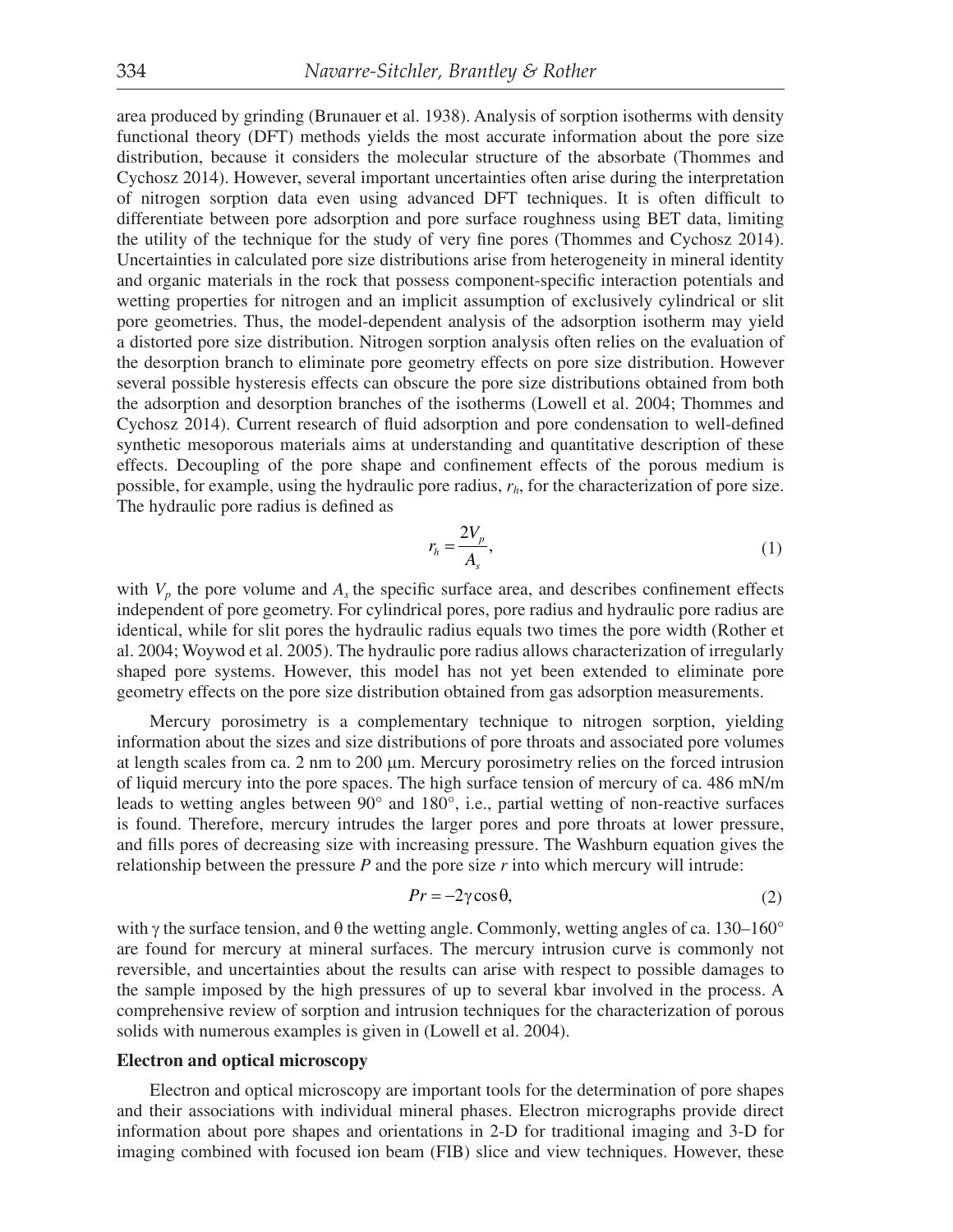techniques sample only small volumes. Considering the strong spatial heterogeneities typically found in natural rocks, this is a severe limitation that significantly reduces the statistical relevance of the results. Combined spectroscopic imaging techniques provide unique local structural and chemical information that cannot be obtained otherwise. Electron imaging paired with energy dispersive spectroscopy (EDS) mineral mapping and tomography techniques provide a powerful tool to identify exposed mineral surfaces in pores and correlate pore types with mineralogy as demonstrated by Landrot et al. (2012). While X-ray and neutron tomography methods image 3-D volumes of rock and partially overcome sample size limitations of electron imaging, the datasets are at micron to millimeter length-scale resolution and thus do not capture nanometer scale details of the pore network. A complement to imaging techniques, neutron scattering is uniquely suited to characterize pore size distributions and surface roughness at length scales from single nanometers to 10's of microns (Anovitz and Cole 2015, this volume). An advantage of neutron scattering techniques over many others is the ability to interrogate both the connected and unconnected fractions of the pore network without physical destruction of the sample. Ultimately, each of these techniques has its unique mix of strengths and limitations, and quite often only the combined use of several techniques allows a detailed and informed analysis. In the following section we will focus on the utility of neutron scattering techniques in the context of rock porosity characterization. Emphasis will be put on the utility of small-angle and ultra- small-angle neutron scattering (SANS and USANS) to comprehensively quantify the nano- to micrometer porosity and surface area, both of which control the initial stages of rock weathering.

#### **Neutron scattering**

Jin et al.  $(2011)$  were the first to use neutron scattering to show that the fraction of nanoporosity increases within a rock undergoing weathering. A small-angle neutron scattering experiment is carried out by measuring the scattering signal from a target sample illuminated by a collimated neutron beam with known wavelength, defined beam geometry, and calibrated neutron flux. The majority of neutrons are transmitted through the sample with no interactions, making neutron scattering suitable for the study of much larger samples compared to X-rays. A percentage (up to 10–15%) are coherently scattered upon interactions with interfaces between regions with contrasts in chemistry and density, resulting in contrasts in scattering length density within the target sample. (Radlinski 2006). The coherent scattering length density  $\rho_j^*$ (SLD) for a solid phase  $j$  is given by Equation  $(3)$ :

$$
\rho_j = \frac{\left(\sum_{i=1}^n b_{ci}\right)}{V_m}.
$$
\n(3)

Here,  $b_{ci}$  is the bound coherent scattering length of atom *i* of *n* atoms of a molecule and  $V_m$ is the molecular volume  $(g \text{ mol}^{-1})$ . The neutron SLD does not change monotonically with atomic number, and can be very different for different isotopes of the same element. Therefore, neutrons are sensitive to certain light elements, and isotope contrast variation (especially H/D) can be utilized to highlight or suppress certain structural features in neutron scattering. The angle at which the neutrons scatter is a function of the size of the scattering structures, with an inverse relationship between particle size and scattering angle. Typical small-angle neutron scattering (SANS) and ultra- small-angle neutron scattering (USANS) instrument configurations used to study rocks interrogates length scales of approximately 1 nm–30  $\mu$ m. The intensity of scattered neutrons at each angle is a function of the number of scattering particles and the scattering contrast. Sample sizes of tens to hundreds of mm<sup>3</sup> can be efficiently interrogated with neutron scattering methods, making the measurements useful for studies of larger volumes than microscopy methods that give comparable data (e.g., focused ion beam scanning electron microscopy).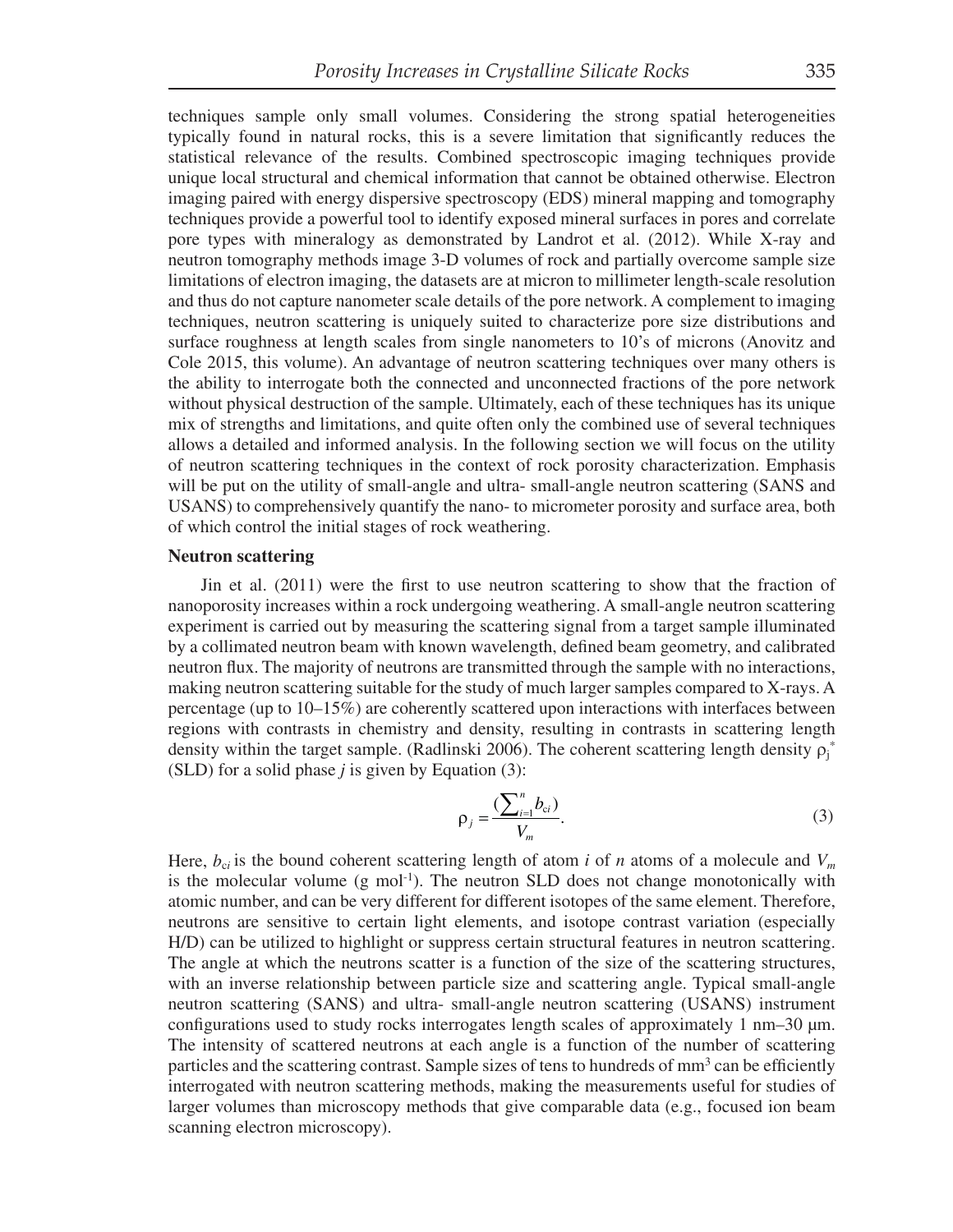Beam sizes are on the order of 5–200 mm<sup>2</sup>, and samples can be interrogated with step width on the order of mm. The required sample and beam sizes depend largely on the scattering power of the sample, which is proportional to the difference in the SLD squared of the nanodispersed phases. SLD values of various minerals are generally in the range of  $4 \times 10^{10}$  cm<sup>-2</sup>, while voids (i.e., empty pores) have a scattering length density of zero. Thus, while neutrons also scatter from mineral grain interfaces, the intensity of scattered neutrons that arises from interfaces between minerals and pores is usually an order of magnitude higher, and rocks can often be treated as a two-phase system when analyzing neutron scattering data, i.e., minerals + pores (e.g., Radlinski 2006; Anovitz et al. 2009; Navarre-Sitchler et al. 2013).

The 2-D pattern of scattered neutrons contains a wealth of information about the internal structure of the sample (Fig. 2). Once corrections are applied for empty beam or cell scattering, transmission and detector efficiency, the 2-D scattering data are analyzed for radial symmetry and averaged to obtain scattered intensity as a function of scattering angle (Fig. 2D). Radially isotropic patterns result from rock samples without preferred orientation of scattering objects, for example, pores in many rock types such as sandstone, limestone, and crystalline igneous rocks. For these rocks, the pore size distribution, internal surface area, and fractal dimensions show no dependence on the sample orientation in the neutron beam. Clays and shales, as well as other rocks with elongated pores with preferential pore orientation, show radial variations in the scattering intensity. Anisotropies of the scattering intensity occur if the sample is oriented in the neutron beam such both the long and the short pore axes are exposed (Fig. 2). These patterns have been explored in more detail in samples of Marcellus shale cut parallel and perpendicular to bedding by Gu et al. (2015).

A unique capability of neutron scattering is its ability to interrogate the entire, undisturbed pore system comprised by both accessible and inaccessible pores and differentiate between the connected and unconnected pore fractions using contrast-matching techniques. In samples saturated with an  $H_2O/D_2O$  mixture that have the same scattering contrast as the bulk rock, scattering from connected pores is eliminated, with the result that only unconnected pores are sampled (Navarre-Sitchler et al. 2013; Bazilevskaya et al. 2015). Analysis of SANS from dry and contrast-matched water soaked samples then allows for analysis of the properties of connected and unconnected pore fractions. This technique helps delineate the pore-scale changes that result in creation of a connected pore network for fluid infiltration in weathered rocks. Following the evolution of connected and unconnected porosity fractions in rockweathering fronts has provided detailed insight into weathering processes in a number of recent studies (Jin et al. 2011; Bazilevskaya et al. 2013, 2015; Buss et al. 2013; Navarre-Sitchler et al. 2013; Xin et al. 2015). While neutron scattering is a powerful tool for analysis of rock pore networks, it is best when confirmed and complemented by additional information from sorption studies and detailed electron microscopy (Radlinski et al. 2000, 2004; Kahle et al. 2004; Radlinski 2006; Anovitz et al. 2009, 2013; Jin et al. 2011; Bazilevskaya et al. 2013; Navarre-Sitchler et al. 2013).

The reduction and analysis pathway of neutron scattering data depends on the characteristics of the sample. First, the 2-D detector data are corrected for background and detector sensitivity, and the scattered intensity is normalized to the sample thickness and neutron transmission. Then the intensity is normalized to the empty beam or a calibration standard, and the data are radially averaged, either over the entire detector or azimuthal sections to produce 1D curves of scattering intensity *I*(*Q*) as a function of momentum transfer (*Q*), which is a function of the scattering angle. Rock nanopores are commonly disordered assemblages of pores with different shapes and sizes, which are partly interconnected. Polydisperse hard sphere models can be applied in that case, which permit calculation of parameters such as pore volume, internal surface area and surface roughness, and the pore size distribution from the scattering data (e.g., Hinde 2004). Particle scattering from pores of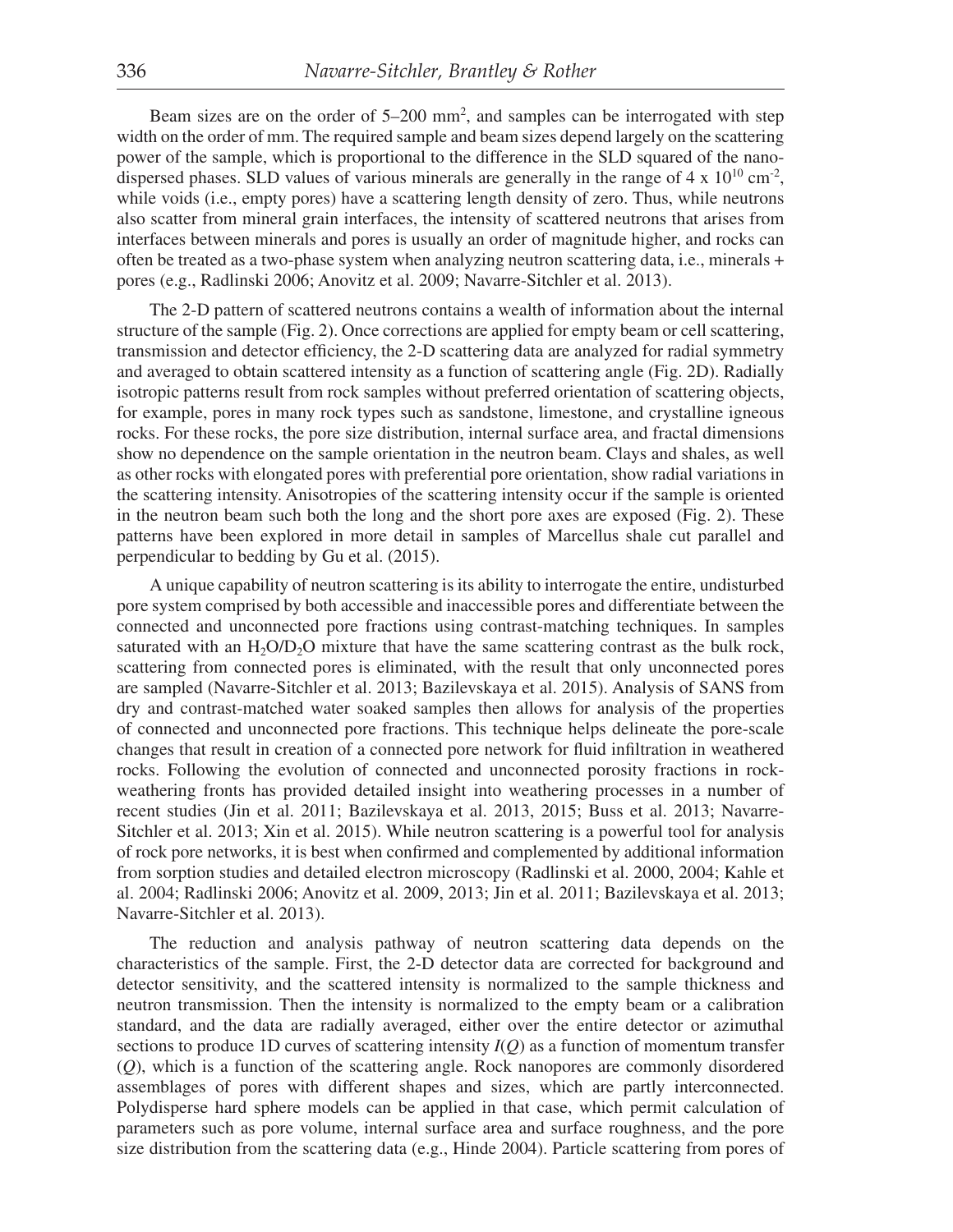

**Figure 2.** Scattering intensity in 2-D (detector counts shown in color from low in blue to high in white) plotted as *x*-position versus time of flight in 100s of nanoseconds from a shale sample analyzed at the Lujan Neutron Scattering Center at Los Alamos National Laboratory on a time-of-flight SANS instrument configuration. Data from a sample cut perpendicular to bedding giving an anisotropic scattering pattern that indicates preferentially oriented pores (A). The same sample broken into chips and packed into a cuvette to randomize the pore orientations give an isotropic scattering pattern (B). Scattering data from a thick section of unweathered basaltic andesite from Costa Rica (C) show isotropic scattering from random pore orientations in the rock. Pixel position on the detector ranges from 0 to 120 on *x-* and *y*-axes. Correlating *Q* values range from 0.04 to -0.04 Å<sup>-1</sup>. Scattering intensity is shown from low in black to high in yellow. Isotropic 2-D scattering data are radially averaged to obtain scattering intensity as a function of scattering angle data for analysis. An example of small-angle scattering shown in radially averaged (1D) is from the unweathered core of a basaltic andesite clast from Costa Rica (D). Small-angle neutron scattering data (black circles) are combined with ultra- small-angle neutron scattering data (white circles) to obtain scattering over three orders of magnitude in length scale (from  $< 10$  nm to  $> 30$  mm).

characteristic size *R* is observed at  $Q \approx 2.5/R$ . Surface scattering from these structures is found at  $Q > 1/R$ , which can be delineated from particle scattering to assess surface roughness associations with pore size. In many rocks and soils, pore sizes span several orders of magnitude, and scattering data can often be modeled using fractal models. Fractal dimensions and their associated size ranges can give important statistical insight into the morphological properties of rock porosity and its changes with reaction progress. As described in the next section, the surface or mass fractal dimensions of the rock can be directly obtained from the slope of the scattering curves in the applicable range of momentum transfers (Teixeira 1988).

### **Fractal nature of rocks**

As shown by neutron scattering analysis, the pore size distribution in many rocks can be described by a mass fractal (Radlinski et al. 2000; Anovitz et al. 2009). Similarly, the roughness of internal pores and cracks often shows surface fractal behavior. Specifically, for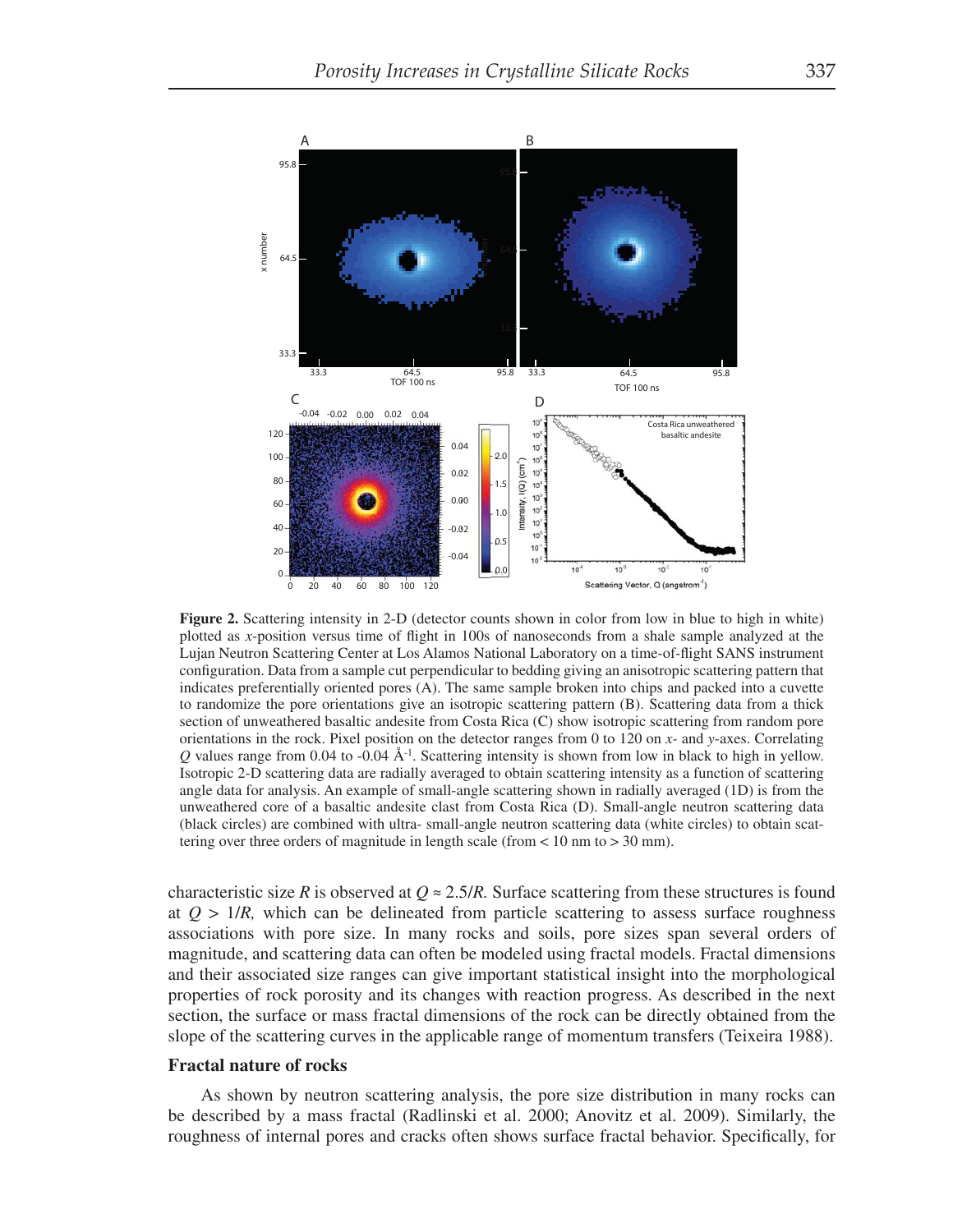many rocks, the intensity (*I*) of scattered neutrons is observed to be inversely proportional to *Qm* over extended regions in *Q*, where *m* is termed the Porod exponent:

$$
I(Q) = \frac{A}{Q^m} + B. \tag{4}
$$

Here *B* is the background, observed to be independent of scattering vector. The background arises typically from incoherent scattering from scatterers such as hydrogen nuclei or smallscale nuclear density inhomogeneities (Radlinski 2006). This background scattering, which may lead to a constant scattering intensity at large *Q*, does not contain structural information, and is usually subtracted following standard procedures.

When a plot of log *I* versus log *Q* is linear over more than one order of magnitude of *Q*, the object causing scattering is considered a fractal where the slope, *-n*, is related to the fractal dimension. Research during the 1980s and 1990s showed that unweathered shale, sandstone, and igneous rocks can yield plots of log *I*–log *Q* that are linear over several orders of magnitude (Mildner et al. 1986; Aharonov and Rothman 1996; Radlinski et al. 1999). In fact, in the case of shales these plots can be linear over ten orders of magnitude (Jin et al. 2013).

Unweathered rocks can show evidence of both mass and surface fractals. A value of *n* between 2 and 3 indicates presence of a mass fractal. In this case, the mass fractal dimension,  $D_m$ , is equivalent to the value of *n*. In contrast, a value of *n* between 3 and 4 characterizes a surface fractal. In this case the surface fractal dimension  $D_s$  equals  $(6 - n)$ . These relationships, which have been discussed by many authors (Mildner et al. 1986; Wong and Bray 1988; Schmidt 1991; Radlinski 2006), allow straightforward classification of the multi-scale, complex disordered pore systems found in rocks. Interpretation of the obtained fractal dimensions relies on the concepts developed in fractal systems analysis. One definition of a surface fractal is that it is an object of dimension *L* with a surface area that varies as  $L^{D_s}$ , where  $D_s$  lies between 2 and 3 but is non-integral. Similarly, a mass fractal has a mass that varies as  $L^{D_m}$ , where  $D_m$  lies between 2 and 3, and is non-integral (Radlinski 2006). As the fractal dimension of an object approaches a value of 3, the object becomes either more space-filling (surface fractal) or more polydisperse (mass fractal).

In weathering rocks, neutrons scatter from pores and bumps on surfaces that vary in dimension from nanometers to tens of microns. In the simplest case, the internal porosity of the unweathered rock comprises only one fractal. For example, in both the Rose Hill shale (Jin and Brantley 2011) and Marcellus shale (Jin et al. 2013) sampled from central Pennsylvania (U.S.A.), neutron scattering reveals that the internal porosity is a fractal with dimension near 3. However, for crystalline rocks, the parent material is often comprised of two fractals, i.e., both a mass and surface fractal. For example, internal porosity has been characterized by neutron scattering as a mass plus surface fractal for the following crystalline rock protoliths: Costa Rica andesitic basalt (Navarre-Sitchler et al. 2013), Virginia diabase (Bazilevskaya et al. 2013, 2015), Puerto Rico quartz diorite (Navarre-Sitchler et al. 2013), Puerto Rico volcaniclastic sedimentary rock (Buss et al. 2013), and Virginia metagranite (Bazilevskaya et al. 2013, 2015). These rock systems are described in more detail in the next sections. In each case, the authors have argued that the mass fractal at low  $Q$  can be conceptualized as an object comprised of pores ranging in size from hundreds of nanometers to tens of microns. These pores are likely positioned mostly at grain boundaries and triple junctions. In contrast, the surface fractal found at large  $Q$  is the distribution of smaller scatterers (1 to  $\sim$ 300 nm) that can be conceptualized as bumps on the pore surfaces. Obviously, some spatial dimension describes the point where bumps grade into pores: in fact, the break in slope on the log *I–*log *Q* curve (the size delineation between the mass and surface fractal) varies from rock to rock, but generally is related to the average grain size (Radlinski 2006).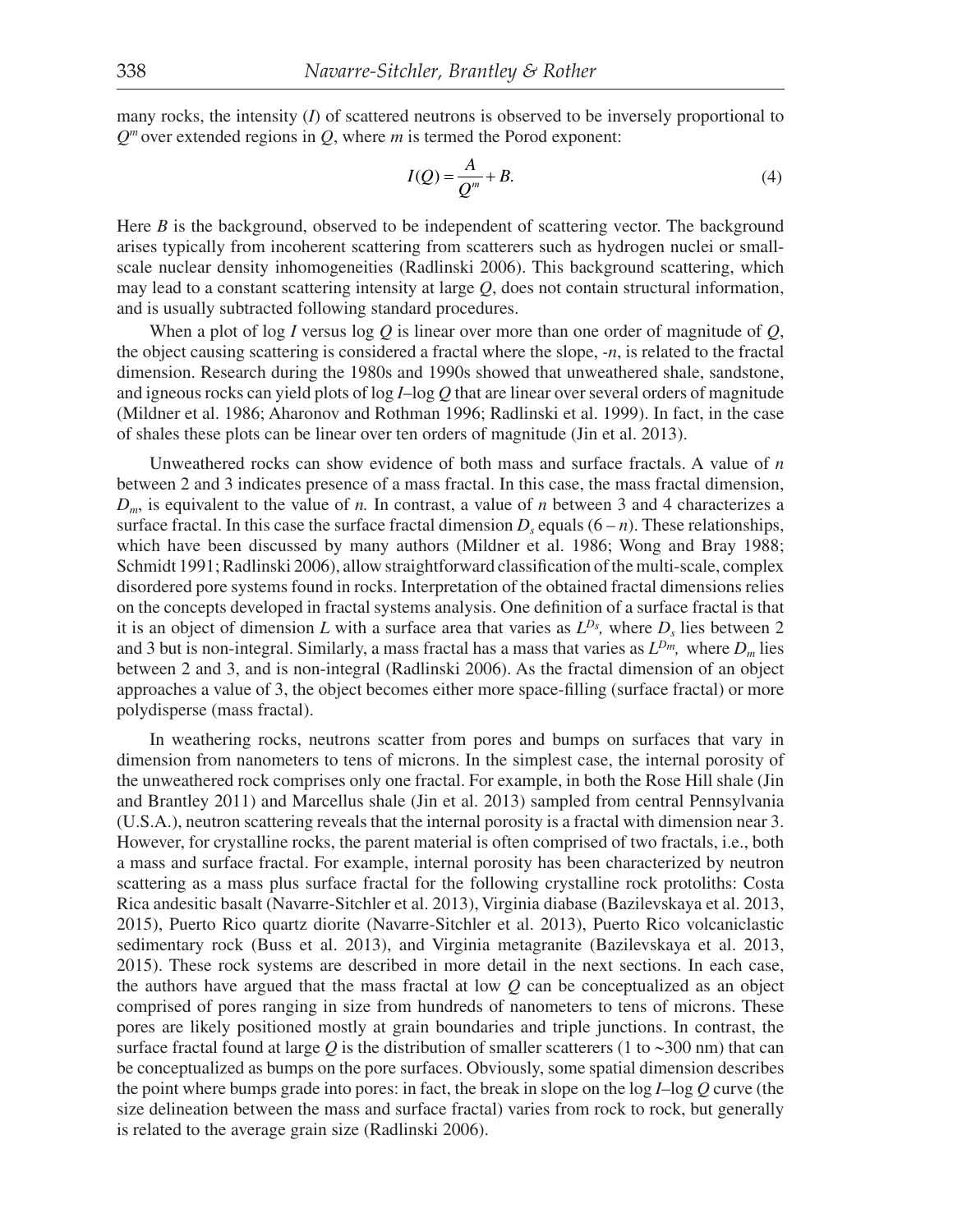#### **CASE STUDIES**

Studies of incipient nano- and microporosity development during terrestrial weathering have spanned various rock lithologies from granitic to ultramafic compositions in igneous rocks to shales in sedimentary rocks. Here we review study results and methods used to quantitatively analyze the development of porosity during the initial stages of weathering of the crystalline igneous rocks with a focus on compositions from granitic to basaltic. We do not review the recent suite of papers that treat carbonation of ultramafic rocks (e.g., Keleman et al. 2011), but rather focus on systems without significant precipitation of carbonate minerals. In the reported case studies, incipient weathering and development of fine-scale porosity has been studied in the context of different spatial scales. For example, incipient weathering has been investigated at the pedon scale by probing the regolith-bedrock interface at the base of undisturbed weathering profiles. On the other hand, it has also been probed at a smaller scale such as the boundary between weathering rinds and unweathered cores of clasts found weathering in alluvial or glacial deposits. This review includes studies at both scales.

At the pedon scale, weathering processes are often studied at ridgetop locations to allow investigators to model the natural processes as one-dimensional systems, i.e., minimizing the influence of lateral fluid flow and sediment translocation that can add material to the top of the profile through downslope transport (e.g., Jin et al. 2010). However, given the small number of studies of incipient porosity development, we do not limit this review to studies of ridgetop locations only. While there are numerous studies of bulk porosity in regolith and soils, to the authors' knowledge the following studies of the initiation of weathering represent the only published papers where total porosity was quantified along with information on the morphology or pore size distribution of the earliest nano- or microporosity created. We limited our review to these studies for the purpose of gaining insight into the physical changes that occur in rocks during weathering at the pore scale.

In some studies chemical analysis was used to define the degree of weathering of each sample. In others, more descriptive means were used to define the extent of weathering. Thus, it is not possible to link the degree of porosity development directly to the degree of chemical weathering for all the studies. Nonetheless, the thickness and advance rate of weathering profiles on unweathered bedrock are highly dependent on the rates of mineral weathering and the flux of water through the weathering front and some generalizations can be made (Lichtner 1988; White 2002). Laboratory-measured mineral dissolution rates of minerals common in basaltic and andesitic rocks (Ca-rich plagioclase, augite, and actinolite for example) are generally faster than those common in the more felsic granite and granodiorite rocks (quartz, Na-rich feldspar, and alkali feldspar). Related to this, regolith on more felsic rocks tends to be thicker than regolith developed on more mafic rocks (Fig. 1). To explore these observations we have separated the case studies into felsic and mafic rocks in the next sections.

### **Weathering of felsic to intermediate composition rocks**

In this section we review porosity changes during incipient weathering on rocks ranging in composition from granites and granodiorites to quartz diorite to diorite. These compositions are globally important: granite and granodiorite are exposed over  $\sim$ 15% of the global land surface and underlie many mountain watersheds (Twidale and Vidal Romani 2005). Therefore, granitic weathering is also an important sink of atmospheric  $CO<sub>2</sub>$  (Li et al. 2013; Maher and Chamberlain 2014). The more felsic rocks differ during weathering compared to the more mafic rocks discussed in the next section because of the common occurrence of WIF. Our summary of felsic rocks includes weathering reported in seven separate settings.

Rocks of this lithology typically have very low primary porosity (less than a few percent) and correspondingly low permeability, but generally have large-scale fractures and joints related to tectonic processes such as mountain building and exhumation (Twidale and Vidal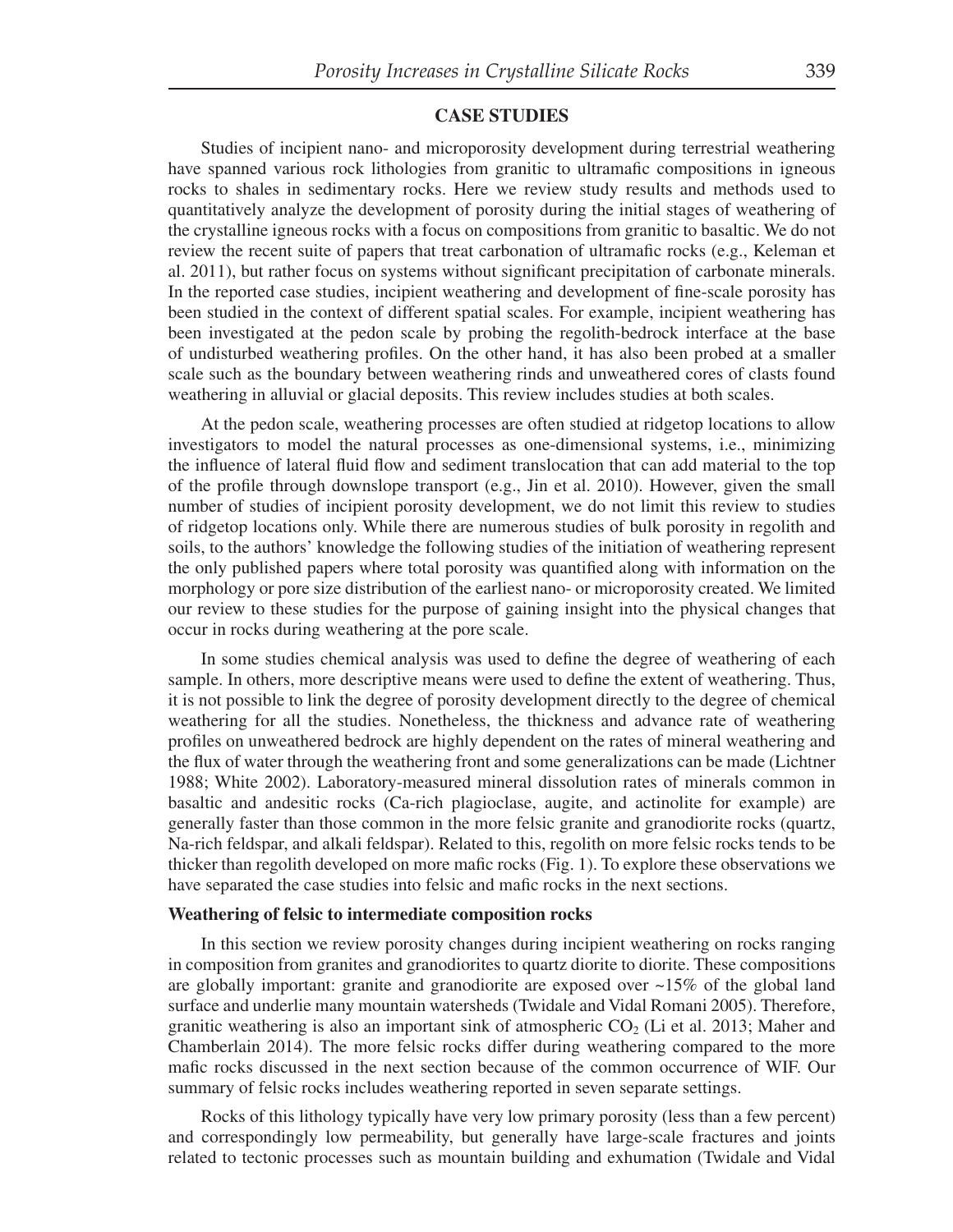Romani 2005; Molnar et al. 2007). The predominant mineralogy of the rocks described here includes quartz, alkali feldspar, and Na-rich plagioclase feldspar with muscovite and/ or biotite micas. Accessory minerals include hornblende, magnetite, ilmenite, pyrite, sphene, and zircon. Biotite mica is the predominant Fe-bearing mineral in the samples reported here. In the following paragraphs, we summarize each study setting and its weathering and porosity characteristics.

*Puerto Rico quartz diorite***.** A study of samples of quartz diorite from the Luquillo Critical Zone Observatory in the Luquillo Experimental Forest provides the most detailed published information on porosity development during initial weathering of felsic rocks in a setting where many other water and soil fluxes have been measured (Navarre-Sitchler et al. 2013). Navarre-Sitchler et al. investigated an unweathered corestone of quartz diorite, several meters in diameter and surrounded by onionskin-like spheroidal fractures that had been previously described in the literature (Turner et al. 2003). The spheroidal fractures subtend rindlets that are each roughly 2 or 3 cm in width (Buss et al. 2008). The entire set of rindlets around the corestone is 40 cm thick. Samples of rindlets and unweathered corestone were analyzed by SANS and USANS along with transmission electron microscope (TEM) imaging (Navarre-Sitchler et al. 2013). The low porosity  $(2\%)$  corestone transforms to saprolite across the rindlet zone, and the concentration of plagioclase decreases from parent values to near zero (where most of the loss is in the outermost rindlets): in other words, the rindlet set comprises the plagioclase reaction front. The individual rindlets are intact but increasingly fractured pieces of rock that are hypothesized to have been created by WIF (Fletcher et al. 2006; Buss et al. 2008). Although bulk density decreases from the corestone outward to the outermost rindlets (Buss et al. 2008), the nanoporosity—i.e., porosity measured by neutron scattering increases markedly in the outermost rindlet to 9.4%. TEM images show microfracture development throughout the rindlet set. These microfractures inside individual rindlets are documented in the neutron scattering data and TEM images at length scales of 60–600 nm, i.e., length scales that are consistent with fracture aperture. The major spheroidal fractures that subtend rindlets have been attributed to volume expansion driven by Fe oxidation during biotite alteration (Fletcher et al. 2006; Buss et al. 2008). Presumably, the microfractures form within individual rindlets both due to WIF as well as relaxation of the rindlets after spheroidal fracture formation.

In the innermost rindlets, nanoporosity increases mostly through microfracturing, with little mass removal though mineral dissolution. Once a connected pore network in a rindlet is established through microfractures, however, primary minerals begin to dissolve and the rock matrix nanoporosity increases to  $> 9\%$  in the last 3 cm of the 40-cm rindlet zone. Analysis of nanopore surface area distribution in the innermost rindlets suggests that the largest surface area increases occurs in pores ≲ 50 nm in the innermost (youngest) rindlets (Navarre-Sitchler et al. 2013). Weathering in the outer rindlets is thought to be enhanced by the presence of Fe-oxidizing organisms that further accelerate weathering by production of organic acids that mobilize Fe and Al.

*Virginia Piedmont metagranite***.** Three recent papers report the growth of porosity during incipient weathering of metagranite at ridgetops in the Virginia Piedmont, U.S.A. (Bazilevskaya et al. 2013, 2015; Brantley et al. 2013b). In that setting, the slow rate of erosion and long timescale of exposure to weathering have allowed the weathered regolith profile to putatively reach a steady-state thickness. The authors point out that both the regolith itself and the plagioclase weathering front are 20-times thicker on the metagranite (a metamorphosed quartz monzonite comprised of quartz, albite, orthoclase, muscovite, and biotite) than on a nearby diabase. The diabase is a basaltic composition rock that is discussed in the next section. A combination of methods was used to probe this difference, including neutron scattering,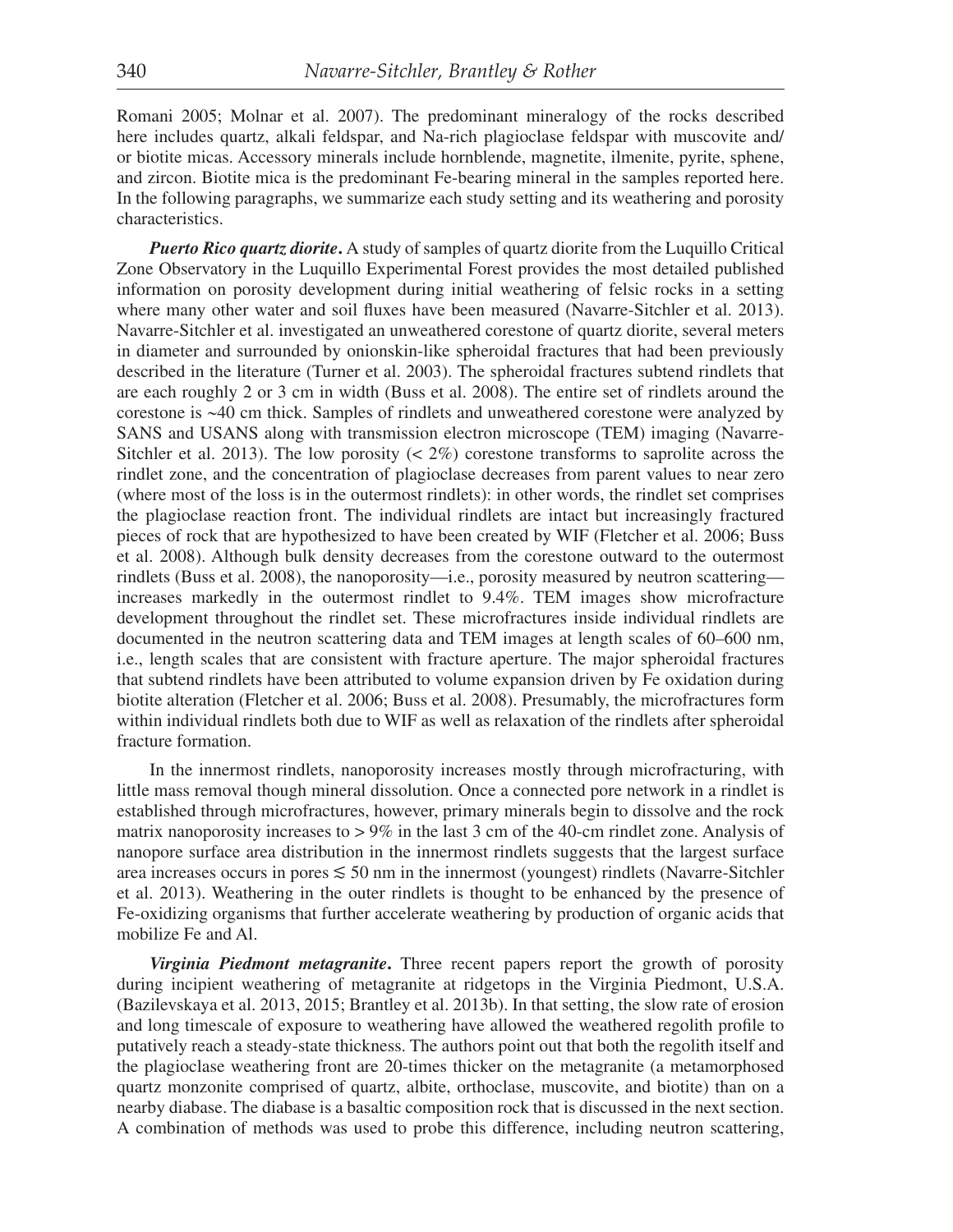X-ray micro-computed tomography, TEM, SEM, and chemical analysis. Total porosity of the metagranite increased from  $\approx 2.5\%$  in the unweathered samples to a maximum of 30% in some small sections of weathered material sampled at 20 m depth in intact but weathered rock beneath the saprolite. These large porosities were measured using X-ray micro-computed tomography. This high porosity in the weathered rock was attributed to microfractures observed to be associated with biotite.

Nanoporosity (measured by neutron scattering) increased from  $\lt 1\%$  in the unweathered rock to 7% in the saprolite, but much of the increases were in the unconnected portions of the pore network. Therefore, although pore opening was occurring, precipitation during weathering was presumably impacting the pore network connectivity. The dominant pore size in the unweathered rock analyzed by neutron scattering was < 10 nm in diameter, but porosity was documented to be present at length scales up to 1 mm and greater. With weathering, the fraction of pores at length scales from 10 nm to 100 mm decreased, either through closure due to precipitation or enlargement out of the range of neutron scattering length scales (Bazilevskaya et al. 2015).

The authors concluded that the greater thickness of the regolith and the reaction front on the metagranite compared to the diabase was due to differences in solute transport during early weathering: WIF allowed solute transport by advection that in turn led to thicker regolith. In contrast, on the nearby diabase (described in the next section), microfracturing was not observed and solute transport was limited to diffusive processes. Numerical modeling of weathering systems also supports the conclusion that fracturing leads to greater regolith thickness and reaction front compared to weathering in a non-fractured system (Fig. 3).

*Turkish granodiorite***.** Our third case example reports porosity estimates as a function of weathering based on methods other than neutron scattering (electron imaging and fluid or gas intrusion techniques). In this example, Tugrul (2004) studied the effect of weathering on pore geometry in granodiorite and basalt (described in the next section) using pycnometer and Hg porosimetry tests to determine total and connected porosity of variably weathered samples, respectively. The degree of weathering of the samples was classified by strength characteristics and not by geochemical analysis. These authors reported that the primary porosity in the Cavusbasi granodiorite in Istanbul was  $\sim$ 5% and consisted mostly of microfractures. The total porosity of the weathered samples increased with each stage of alteration and at all length scales analyzed (diameters from 0.01 to 100 mm) to a total porosity of  $12{\text -}16\%$  in the most weathered samples. These highly weathered samples were described as weathered rock where the majority of microfractures are open and the original texture of the rock is still visible. Showing similar behavior to the Puerto Rico quartz diorite, the weathered samples were not characterized by chemical leaching or mineral dissolution until the later stages of weathering. The effective porosity (4% in the unweathered rock) also did not increase until the last stage of weathering where it increased to 8%.

*California granitic corestones***.** In our fourth case example—granite corestones weathering in the Bishop Creek Moraines, CA—Rossi and Graham (2010) measured porosity to understand water movement and storage in soil and rock fragments. Porosity of these granite samples was determined by the difference between bulk and particle density measurements made by 3-D laser scanning. Porosity was observed to increase with increasing exposure age of the moraine material (determined by Cl-36 cosmogenic dating). They reported a porosity growth rate of  $\sim 0.1\%$  total porosity per kyr: i.e., porosity increased from  $\sim 2\%$  (with low connectivity) in the youngest samples to  $\sim$ 14% in samples with weathering ages of 120 ka. The porosity increase was attributed to an increased number of pores of dimension > 100 mm (i.e., pores observed in SEM images) without significant change in the extent of weathering as quantified by bulk chemistry. They concluded that microfracturing was the predominant mechanism driving the early porosity increases. In the oldest samples, porosity was observed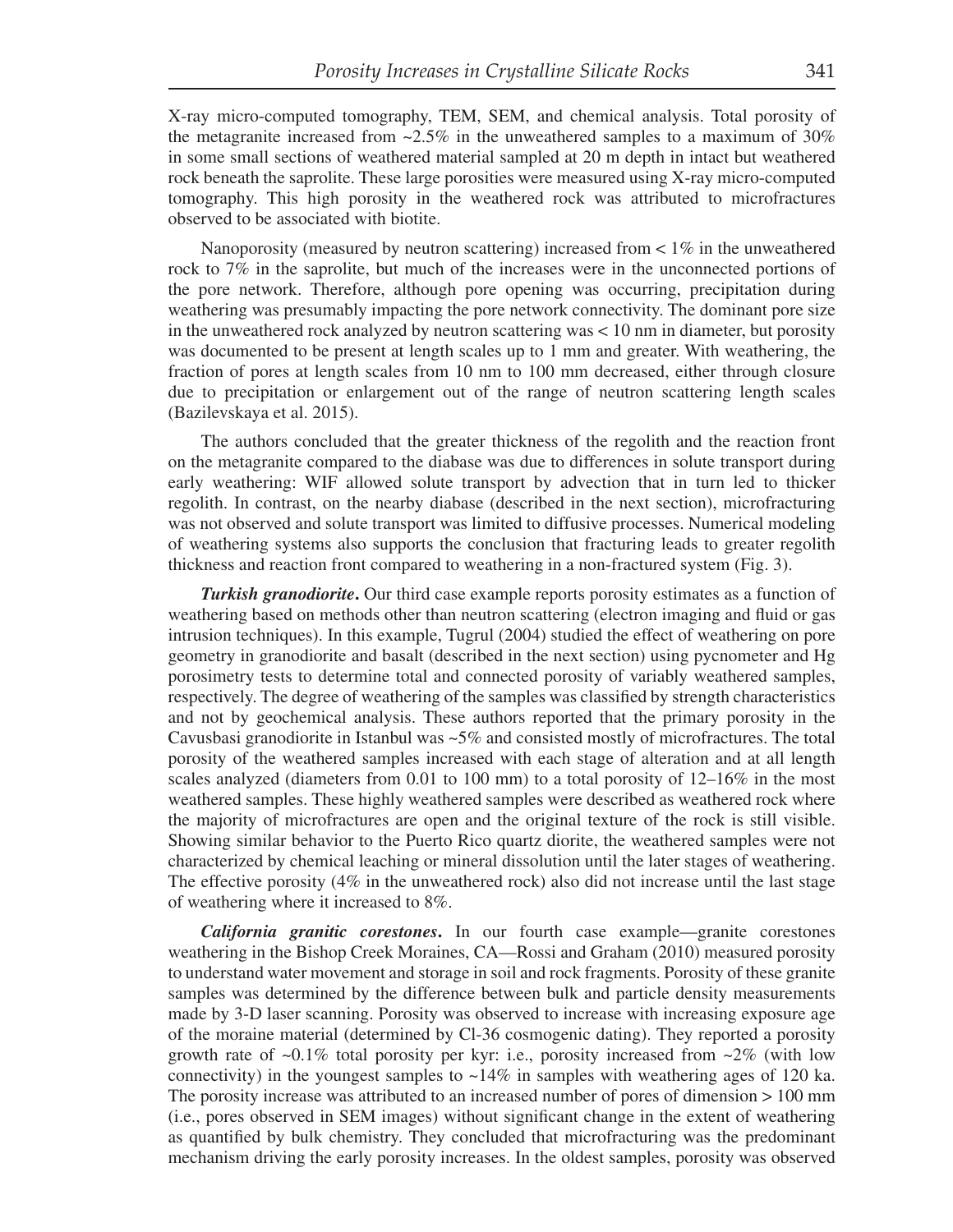

Figure 3. Schematic showing  $\tau_{\text{albic}}$  values plotted versus depth for two types of weathering profiles that can be observed at ridgetops where the rate of erosion equals the rate of weathering advance: completely developed profiles (A) and incompletely developed profiles (B).  $\tau_{\text{albic}} = 0$  when 0% of the albite has dissolved away and  $\tau_{\text{albic}} = -1$  when all the albite has dissolved away. Incompletely developed profiles occur for protoliths that weather so slowly that the system becomes weathering-limited. In this case, the feldspar is still present in the soil at the land surface. Shales can be characterized by incompletely developed weathering profiles (Jin et al. 2010). Completely developed profiles often form on crystalline rocks where weathering is not rate-limiting. More mafic crystalline rocks generally develop thinner reaction fronts (*l =* reaction front thickness) and regolith (*L =* regolith thickness) because solute transport across the reaction front is by diffusion. In contrast on felsic rocks, microfracturing in the weathering rock commonly transforms the rock from mass + surface fractal to one or more surface fractals well before disaggregation into saprolite. For any given set of weathering conditions, both *l* and *L* therefore tend to grow thicker. In this case the mass + surface fractal transforms to a surface fractal deep in the weathered rock (see Fig. 5). [Used by permission of John Wiley & Sons, Ltd. from Bazilevskaya EA, Rother G, Mildner DFR, Pavich M, Cole DR, Bhatt MP, Jin L, Steefel C, Brantley SL (2015) How oxidation and dissolution in diabase and granite control porosity during weathering. *Earth Surface Processes and Landforms,* Vol. 38, Fig 5, p. 854.]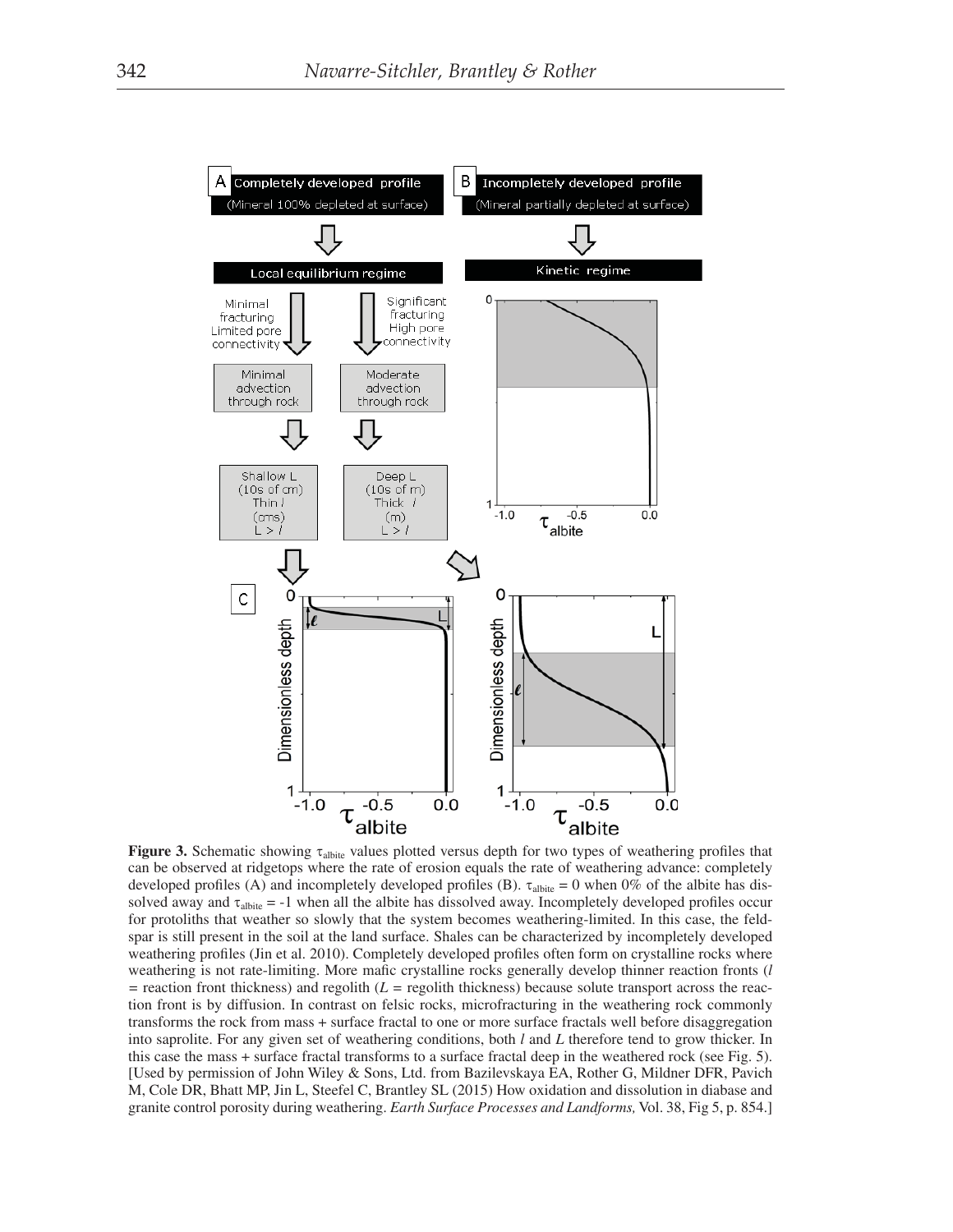to increase to a maximum of  $\sim$ 24% in concert with chemical weathering. They argued that a connected pore network in the matrix adjacent to the microfractures allowed weathering to proceed in these later stages.

**Spanish granodiorite.** In the fifth case example, Ballesteros et al. (2011) analyzed samples from a 55–60-m deep weathering profile developed on a two-mica Hercynian granodiorite in central Spain using Hg porosimetry, gas adsorption, and density measurement techniques. Porosity increases from  $\lt 2\%$  in the unweathered sample to  $> 10\%$  in the upper portion of the profile,  $\sim$ 45 m from the unweathered bedrock. Hg-porosimetry data was reported to show no measureable pore volume accessible in pore throats < 5 mm diameter. This was inferred to indicate very low connectivity of small pores in the sample. As the granodiorite weathered, the investigators documented increasing pore connectivity and fluid transport pathways particularly through small pore throats. While no direct evidence of microfracturing was derived from the Hg-porosimetry data, photomicrographs of the weathered granodiorite show microfracturing at micron length scales that likely contribute to the connected pore network.

*Japanese granite*. The sixth case example is a study of the hydraulic properties of the Tanakami Granite in Japan reported as a function of weathering. This study provides information on porosity development based on macroscale core analyses. Katsura et al. (2009) collected cores of weathered granite in the Kiryu Experimental Watershed and performed infiltration experiments to determine permeability as a function of depth and appearance of rock alteration. Water retention curves from the samples are consistent with the inference that initial alteration of the granite increased the density of micropores (pore diameter  $\leq 1.5$ ) mm) while the density of macropores only increased in the latest stages of weathering when the rock began to lose most of its internal structure. The development of macropores also corresponded to the largest increases in effective porosity and permeability.

*Argentina andesite***.** Weathering of an andesitic sill in Argentina resulted in complex patterns that include evidence of WIF. Specifically, the andesites show evidence of Liesegang banding, spheroidal weathering fractures (also referred to as onionskin spallation), and hierarchical fracturing (Jamtveit et al. 2011, 2012). Unlike the spheroidal weathering in quartz diorite in Puerto Rico described above where fractures form at outer edges of unweathered corestones, the Argentina andesite was described as showing fractures throughout the weathered zone. Fractures were attributed to precipitates that formed throughout the pore space. Like the Puerto Rico system, weathering fluids were inferred to have entered the unaltered rock  $(8\%$ porosity) along perpendicular joints formed prior to weathering. The porosity, investigated by Jamtveit et al. (2011) with porosimetry and X-ray microtomography, consists of pores that are either small  $(< 10 \mu m)$  or relatively large  $(10-300 \mu m)$ . The larger pores are subtended by very narrow pore throats observed in the range of 20–200 nm. The authors argue that high solubilities are maintained within the small pore throats because of pore-size-related solubility effects (Emmanuel et al. 2015, this volume). These solubilities were inferred to have driven transport of solutes into the larger pores where secondary minerals precipitated. Specifically, the authors argue that dissolution of actinolite  $+$  ilmenite  $+$  plagioclase in the oxidizing, C-containing meteoric fluids caused precipitation of quartz, calcite, and ferrihydrite.

Jamtveit et al. (2011) emphasize that weathering in the andesites is autocatalytic because of the production of protons during Fe oxidation. The precipitates are localized in the Liesegang bands that are spaced at 2–5 mm. Based on a textural argument, they propose that the rate and position of ring formation are controlled by feedbacks between dissolution localized in pore throats and supersaturation that drives nucleation in the large pores: between the bands, the nucleation barrier is not crossed and no precipitates form. As a result, large pores fill with precipitates, while small pores remain precipitate-free. He and Hg injection, used to measure porosity, showed that porosity remains high in the andesites, largely because precipitation also causes dilation of the rock at grain boundaries around the larger pores. After 5 to 10 Liesegang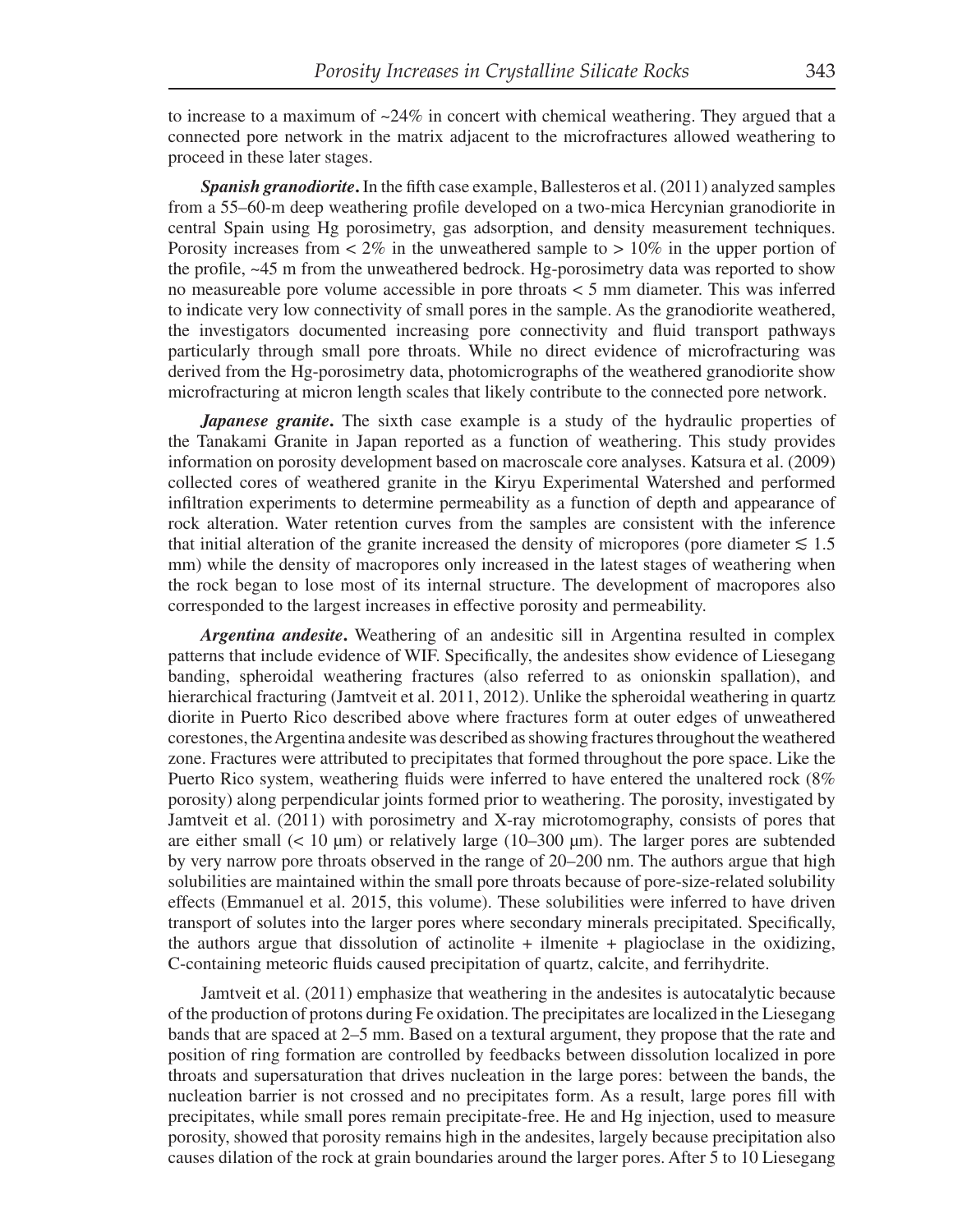bands form, the rock tends to fracture spheroidally to form a rindlet. Repetition of these ongoing processes creates well banded and fractured corestones. In addition to banding and onionskin fracturing, an additional phenomenon, hierarchical fracturing, was also identified to occur. Hierarchical fracturing of corestones into smaller fragments was attributed to stress buildups due to weathering.

### **Weathering of mafic rocks**

In this section we review the available literature on porosity changes with incipient weathering on intermediate to mafic rocks: basalt, basaltic-andesite, and diabase reported in five separate studies. The basalt, basaltic-andesite, and diabase in three of these studies are comprised mainly of plagioclase and augite with little to no olivine, while the andesite examples contain plagioclase and hornblende or actinolite with other minor phases. In general, these rocks are more Mg and Fe rich (more mafic) than the rocks described in the previous section. In contrast to the felsic rocks described above, WIF is less common on these rocks.

*Costa Rica basaltic andesite***.** Navarre-Sitchler et al. (2009, 2013) analyzed porosity growth with incipient weathering in weathering rinds on basaltic andesite clasts from Costa Rica using neutron scattering and X-ray computed tomography. The clasts, comprised of plagioclase phenocrysts in a plagioclase and augite matrix, were deposited in alluvial terraces during periods of marine highstands ranging from ~50 k to 250 k years ago (Sak et al. 2004). Weathering of the primary minerals in the basaltic andesite to secondary Fe and Al oxides occurs over a narrow (~4 mm) reaction front that was imaged in thin sections. Neutrons were scattered from sections cut across the narrow reaction front between the core and weathering rind of three clasts. By situating a screen with a slit for neutron passage in front of the rock section and moving it between neutron scattering measurements, Navarre-Sitchler et al. (2013) measured scattering intensity as a function of distance from the unaltered core of the clast. As expected, the intensity of scattering was observed to increase with distance from the core. Total porosity in these samples (combined porosity measured with neutron scattering and X-ray computed tomography) was observed to increase from  $\sim$ 3% to  $>$ 30% across that narrow zone and the abundances of the weathering primary minerals (e.g., plagioclase, pyroxene) were observed to decrease from parent concentration to near 0%. Pores in the unweathered basalt were observed to mostly be < 100 nm in diameter and were observed primarily along grain boundaries and at triple grain junctions. As the basalt weathers, these pores were observed to increase in size and intra-grain porosity with diameters > 100 nm developed as minerals dissolved in heterogeneous patterns (Fig. 4). The connectivity of porosity was observed to be very low in the unweathered basalt and nanoporosity was observed to be important in the connecting of larger pores. Effective porosity (the porosity contained in a connected pore network) increased with weathering at all analyzed length scales once the total porosity increased to > 9% (Navarre-Sitchler et al. 2009). The increases in total and connected porosity were inferred to promote important feedbacks in solute transport through the weathered material related to mineral dissolution and weathering rind growth (Navarre-Sitchler et al. 2011).

*Volcaniclastic sedimentary rocks in Puerto Rico***.** Like in the Costa Rica basaltic andesites, no evidence of WIF was commonly observed in a set of weathered andesitic corestones from the volcaniclastic sedimentary rocks of the Fajardo formation in the Bisley watershed in Puerto Rico (Buss, H., pers. comm.). These corestones had about  $8 \pm 4\%$  total porosity (for pores < 10 μm), and they generally remained angular during weathering (Buss et al. 2013). The porosities of two corestones were analyzed with neutron scattering and described by Buss et al. (2013). These samples are more evolved than the basalts from Costa Rica or Turkey, with plagioclase phenocrysts in a quartz and alkali feldspar matrix with minor amphibole content but no biotite. When exposed at the surface or in samples recovered from drill cores, corestones were observed to be characterized by weathering rinds that are usually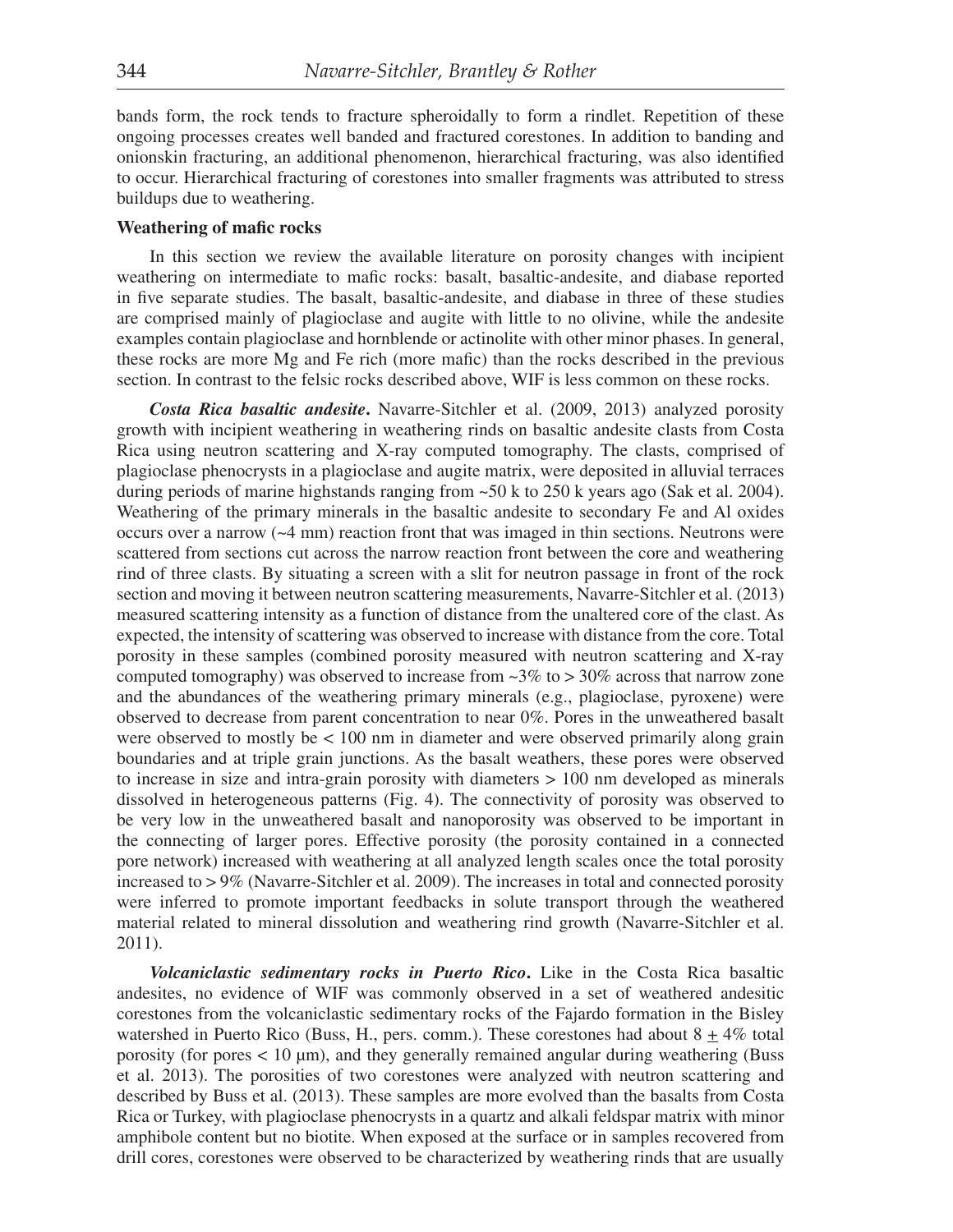

**Figure 4.** Scanning electron microscope (A) and transmission electron microscope (B, rind and C, core) of weathered basalt clasts from Costa Rica. Pores along grain boundaries (C) enlarge and connect during weathering and promote additional mineral dissolution that leads to nm and mm scale pores in heterogeneous patterns at the core rind interface (A) and in the rind (C).

millimeters in thickness. When measured with neutron scattering, the nanoporosity increased slightly with incipient weathering from  $\lt 1$  to 2–4% over a distance of  $\lt 4$  mm across the rind. In addition, Fe was enriched and Ca and K depleted in the rind compared to Al. The rind material typically reached thicknesses no greater than 1 cm: this observation is consistent with significant increases in porosity in rind material that allowed spalling off from the corestones. Such thin reaction fronts and rinds on corestones are considered diagnostic of solute transport by diffusion (Navarre-Sitchler et al. 2009, 2011, 2013; Ma et al. 2011; Lebedeva and Brantley 2013).

*Virginia Piedmont diabase***.** Samples from a diabase in the Piedmont region of Virginia (USA) were analyzed with neutron scattering, X-ray computed tomography, and microscopy to evaluate porosity development with weathering (Bazilevskaya et al. 2015). Once again, microfracturing was not observed. The mineralogy of the diabase was dominantly plagioclase and pyroxene. Porosity in the diabase increased from  $\lt 2\%$  in the unweathered diabase to a maximum of  $\approx 25\%$  in the saprolite. In the unweathered rock, most of the porosity was comprised of nanoporosity (diameters  $\langle 1 \text{ mm} \rangle$ ). Approximately half of the nanoporosity was in a connected network with dominant pore dimensions from 10–20 nm with additional contributions from pores in the 30–70 nm diameter range. Neither the total (connected + unconnected) nor the connected nanoporosity increased significantly with weathering. However, pore size distributions constructed from neutron scatter data show the nanoporosity that developed was in the 100–500 nm diameter range. Most of the porosity increases were in pores > 1 mm diameter, the size range analyzed with X-ray computed tomography.

Using SEM analysis, Brantley et al. (2013b) observed that the first reaction in the diabase was dissolution of Fe(II)-containing pyroxene lamellae without any observable Fe(III)-oxide precipitation (Bazilevskaya et al. 2015). This phenomenon correlated with unusual patterns of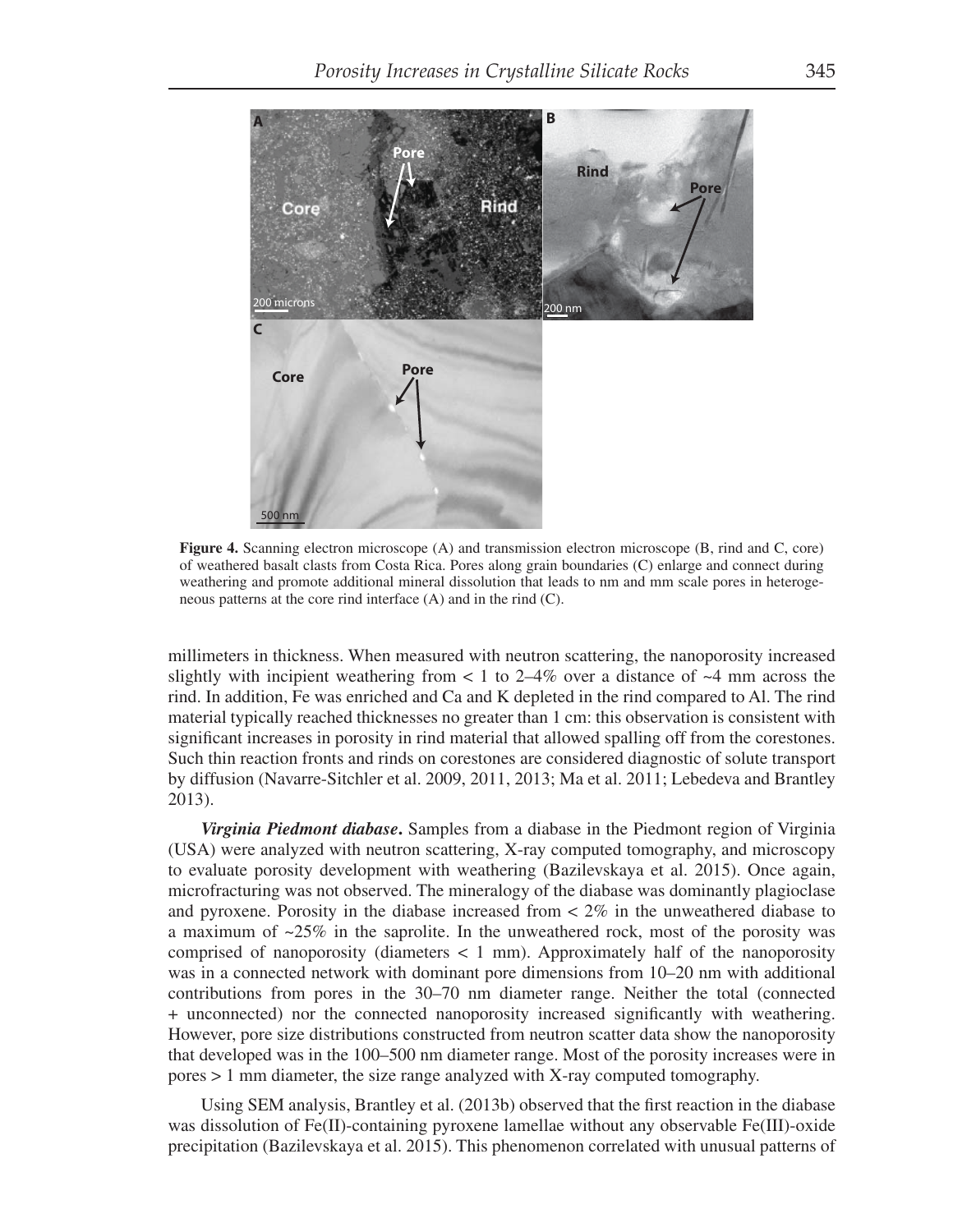neutron scattering that exhibited non-isotropic scattering targets showing azimuthal orientations of high scattering intensity. These patterns were inferred to document the dissolution of thin, Fe-containing lamellae in the pyroxenes, probably below the water table.

*Turkish basalt***.** Results from pycnometry and Hg-porosimetry analysis of samples from the Hasanseyh Basalt Formation in Turkey also reveal patterns of porosity growth during incipient basalt weathering that were not characterized by WIF (Tugrul 2004). These samples are similar petrologically to the Costa Rica basalts with plagioclase phenocrysts embedded in a plagioclase and augite matrix. Analysis by Hg-porosimetry revealed that pores in the unweathered basalt are mostly accessible through pore throats  $< 10 \mu m$ . As porosity increases with weathering, the pore throats associated with that porosity are characterized by diameters  $<$  10  $\mu$ m, with many  $<$  10 nm. The authors attribute narrow pore throats in these samples to mineral neoformation in pore spaces, similar to those observed in andesite weathering by Mulyanto and Stoopes (2003). It is likely that the development of narrow pore throats leads to similar effects related to effective porosity during weathering as observed in the Costa Rica basalts (Navarre-Sitchler et al. 2009). Specifically, as porosity increases with incipient weathering, the effective (connected) porosity remains roughly constant until total porosity is > 8%. In the basalt studies by Tugrul (2004), this marked increase in effective porosity does not occur until the sample had weathered enough to be broken apart by hand (weathering category IV as defined in that paper). This relationship between total and effective porosity was shown to have important implications for solute transport through weathered basaltic andesite rocks by Navarre-Sitchler et al. (2009).

# **LINKING FRACTAL SCALING AND PORE-SCALE OBSERVATIONS TO WEATHERING MECHANISMS**

Brantley et al. (2013b) recently argued that the ratio of ferrous oxides to base cation oxides (i.e., FeO concentration / the sum of the concentrations of Na<sub>2</sub>O, K<sub>2</sub>O, CaO, and MgO) in protolith may be a predictor of whether WIF occurs (Brantley et al., 2013b). Here, the term WIF is restricted the fracturing driven by chemical weathering, and does not include fracturing driven by freeze–thaw, root pressure, or other such processes. In this ratio of FeO to base cation oxides, the numerator and denominator summarize the relative capacity of the rock to consume oxygen versus the capacity to consume carbon dioxide during weathering, respectively. In rocks with low FeO concentrations, oxygen may not be consumed at shallow depths, and oxidation may therefore be the deepest weathering reaction. When oxidation leads to reaction products with larger volume than reactants, as inferred for biotite oxidation, the expansion is likely to crack the rock and promote infiltration of meteoric fluids. For example, the volume expansion that occurs during oxidation of biotite has long been well known (Jackson 1840; Eggler et al. 1969; Graham et al. 2010; Rossi and Graham 2010). Thus, for felsic rocks that contain biotite, it may be common that deep oxidation causes WIF that promotes deep infiltration of fluids (Buss et al. 2008; Bazilevskaya et al. 2013, 2015; Navarre-Sitchler et al. 2013).

In contrast, Brantley et al. (2013b) argue that for mafic rocks with more capacity to consume oxygen (i.e., high FeO content) than  $CO<sub>2</sub>$  (i.e., sum of the base cation oxide concentrations), the high content of ferrous iron may deplete weathering fluids in  $O_2$  at depth so that the deepest weathering reaction is  $CO<sub>2</sub>$ - rather than  $O<sub>2</sub>$ -promoted. Without a deep oxidation reaction, the rock may not microfracture. Deep porosity that grows during weathering is therefore developed exclusively though dissolution of minerals (Fig. 4). Without significant increases in effective porosity from microfracturing to create a connected pore network, thin regolith and thin reaction fronts may develop as described for the Costa Rica basaltic andesites (Navarre-Sitchler et al. 2009), the Virginia diabase (Bazilevskaya et al., 2013), and the Hasanseyh Basalt (Tugrul 2004).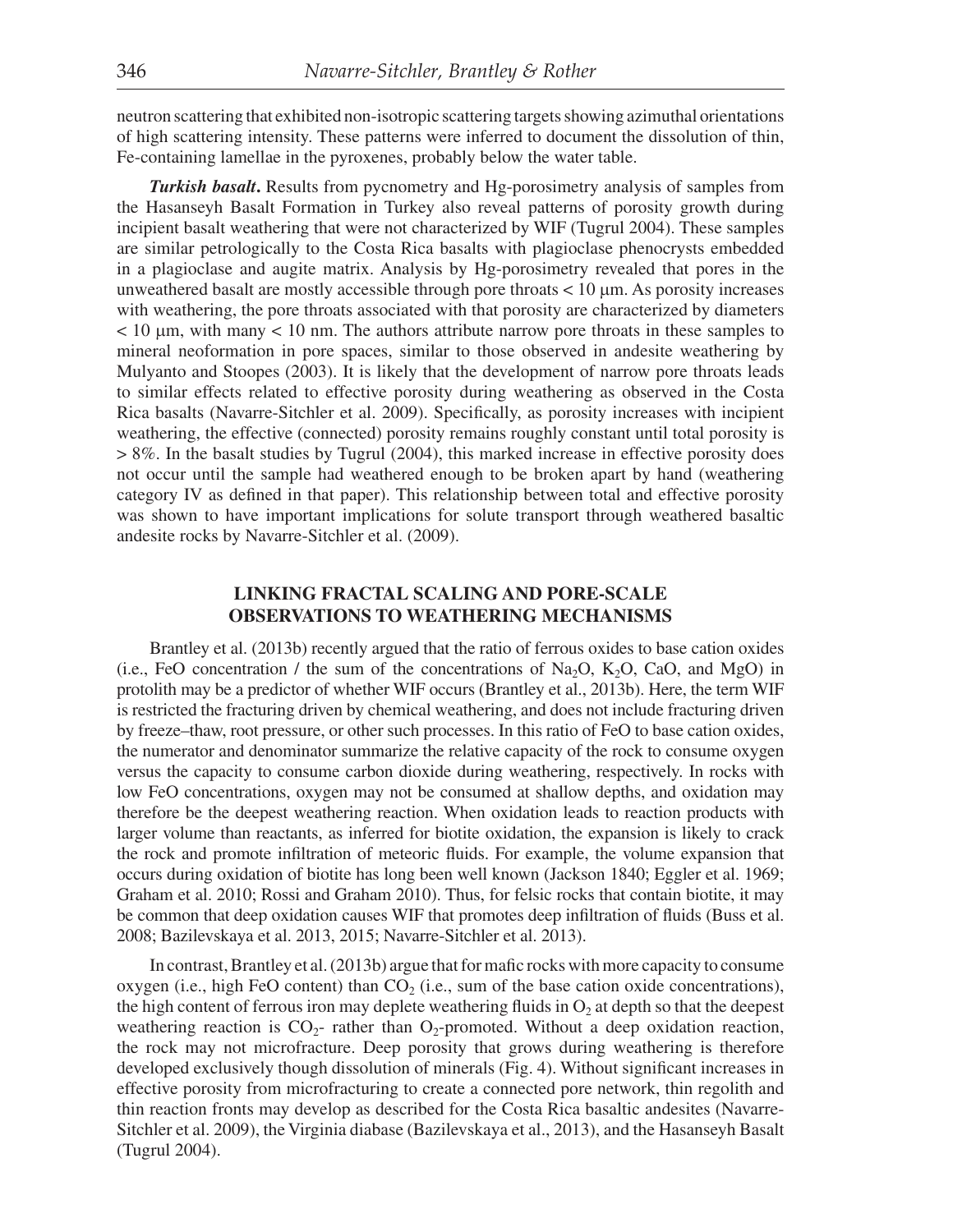It is interesting to note that these different weathering mechanisms correlate with differences in the transformations of the mass + surface fractals during weathering. For example, Bazilevskaya et al. (2013) showed that the mass + surface fractal that comprises the unweathered granitic rock in the Piedmont of Virginia transforms during weathering to a surface fractal at 20 m of depth (e.g., Fig. 5, left) where biotite oxidation commences. In contrast to that biotitecontaining rock, in the nearby Virginia diabase, the deepest reaction is non-oxidative dissolution of Fe-containing pyroxene. This reaction occurs at a depth of only a few meters beneath the land surface. Therefore, the pore network in the weathered diabase rock was observed to remain a mass + surface fractal until disaggregation into saprolite (Fig. 5, right).



**Figure 5.** Plots of the values of Porod exponents versus depth plots for diabase (left) and metamorphosed granitic rock (right) weathering in the Piedmont of Virginia. Depth axis shows depth below the mineralorganic soil interface (SOIL = bioturbated soil,  $SAP =$  saprolite,  $WR =$  cohesive rock showing visual signs of weathering, UWR = cohesive rock showing little to no weathering features). The granitic rock transforms from a mass + surface fractal to a surface fractal deeper than 20 m depth, where biotite oxidation initiates in weathered rock. In contrast, the diabase never transforms to a surface fractal in the weathered rock. [Used by permission of Soil Science Society of America from Bazilevskaya EA, Rother G, Mildner DFR, Pavich M, Cole DR, Bhatt MP, Jin L, Steefel C, Brantley SL (2015) How oxidation and dissolution in diabase and granite control porosity during weathering. *Soil Science Society of America Journal,* Vol. 79, Fig. 7b, p. 858.]

Retention of the mass + surface fractal during weathering of still intact rock as observed in the diabase may therefore be a signature of a rock weathering without WIF where solute transport is dominated by diffusion. In contrast, transformation of intact rock porosity to a surface fractal such as in the granitic rocks may be diagnostic of WIF. This comparison between the Virginia diabase and metagranite is similar to the fractal characteristics for basalt and quartz diorite shown in Figure 6 (data from Navarre-Sitchler et al. 2013). On the left, neutron scattering data are summarized for the clast of basaltic andesite that weathered in a fluvial terrace in Costa Rica for 125,000 y (see earlier section). In contrast, scattering data are summarized for the quartz diorite weathering in Puerto Rico on the right of Figure 6. The increases in nanoporosity and associated surface area during weathering are accompanied by a large depletion in plagioclase in the basaltic andesite but not in the quartz diorite (compare the plots of  $\tau_{Ca}$  in Fig. 6). Both the basaltic andesite and the quartz diorite contain internal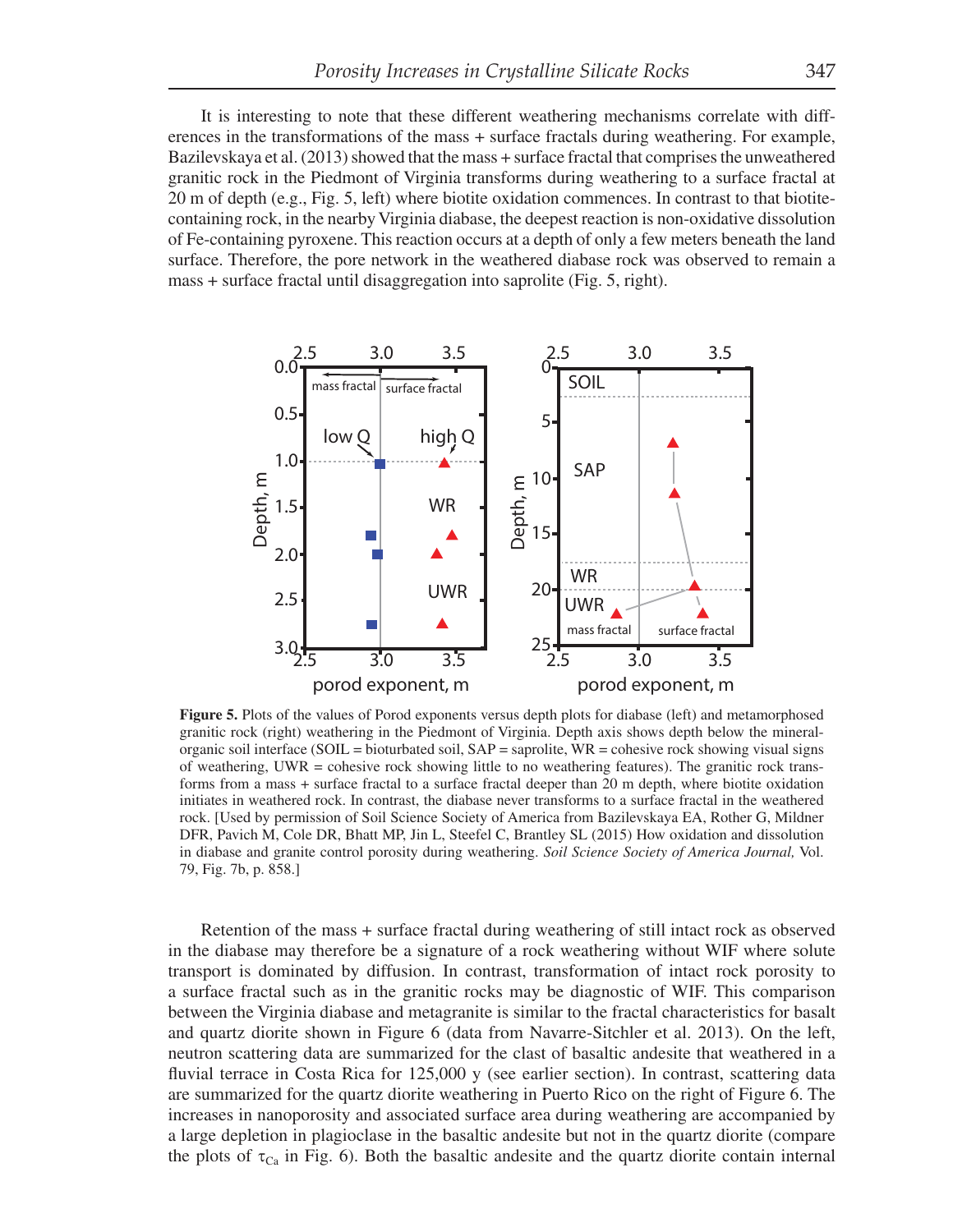

**Figure 6.** log  $(I \times Q^4)$  versus log  $Q$  (i.e., Porod) plots for Costa Rica basaltic andesite (a) and Puerto Rico quartz diorite (b). Porod plots are stacked so that distance from parent (P) increases upward into the rind (R) or saprolite (S) for (a) basaltic andesite and (b) quartz diorite, respectively. The reaction front is labeled RF for the basalt and RZ for rindlet zone in the quartz diorite. Data fit with a surface fractal are shown in black squares and data fi t with a mass fractal are shown as grey squares on the Porod plots. In the lower graphs, the slope of the high-*Q* data (plotted as squares) and low-*Q* data (plotted as circles) indicate the mass and surface fractal behaviors of the pore networks as a function of depth and weathering progress. Note that in (b) a new set of features is indicated by the region of shallow slope (hatched) in the RZ, plotted as open squares on the graph. This region is attributed to scattering from smooth surfaces on micro-cracks that develop during weathering. Portions of scattering curves that are non-linear (not fi t to fractal model) are shown in open squares.  $\tau_{Ca}$  values plotted versus depth for each of the systems show depletion of Ca through plagioclase dissolution across the weathering front in the basalt, but little depletion of Ca in the quartz diorite.

porosity that is characterized by a mass + surface fractal:  $D_m = 2.9$  or 2.8 and  $D_s = 2.7$  or 2.5 before weathering (Navarre-Sitchler et al. 2013). The delineation between the mass and surface fractals in both rocks is approximately  $1 \mu m$ . As weathering proceeds across the plagioclase reaction front, the mass + surface fractal is retained in the basaltic andesite (Fig. 6a) but is transformed in the quartz diorite to multiple surface fractals, including a surface fractal region at length scales from 60 to 600 nm with  $D_s$  ranging from 2.2–2.3 (Fig. 6b) attributed to relatively smooth surfaces of microfractures. This transformation to surface fractals is accompanied by only minor change in specific surface area and porosity until late in the transformation of rock to saprolite (Fig. 7).

Many lines of evidence document that solute transport during weathering of the basaltic andesite clasts is due to diffusion (Navarre-Sitchler et al. 2009, 2011). For example, a decrease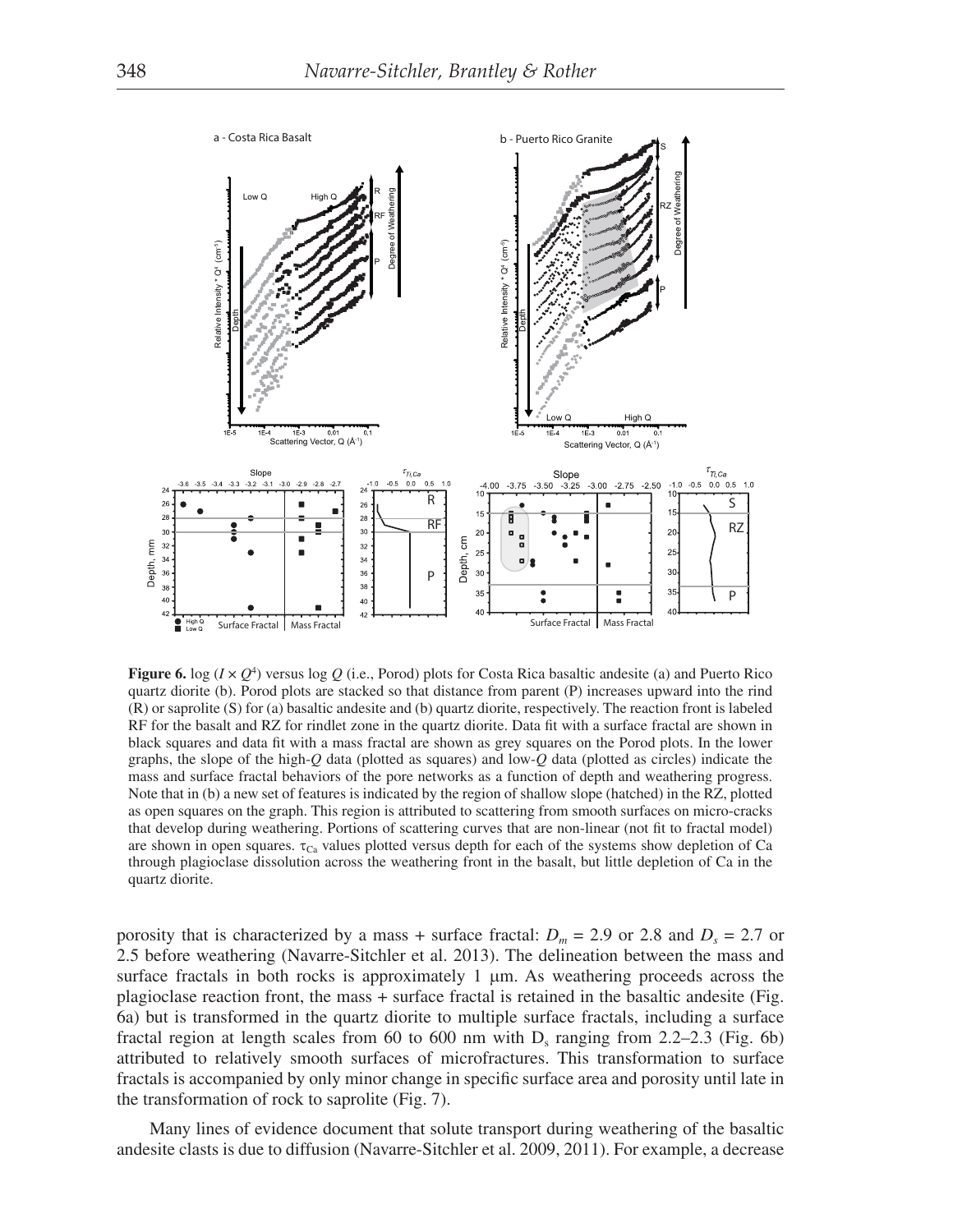

**Figure 7.** Plots showing the variation in total porosity (closed squares) and specific surface area (open circles) for sample locations within the plagioclase reaction front in the weathering basaltic andesite (A) and quartz diorite (B) shown in Figure 6. In each case, 0 represents the interface between weathered and unweathered material, and weathering intensity increases as distance increases. Between 6 and 37 cm in (B), the rock has spheroidally fractured into centimeter-thick rindlets. Total porosity and specific surface area were calculated using PRINSAS (Hinde 2004). The surface area does not include contributions from pores with radius larger than 30 mm. [Used by permission of Elsevier from Navarre-Sitchler AK, Cole D, Rother G, Jin L, Buss HL, Brantley SL (2013) Porosity and surface area evolution during weathering of two igneous rocks. *Geochimica et Cosmochimica Acta*, Vol. 109, Fig. 5, p. 408.]

in the surface fractal dimension across the reaction front in the basaltic andesite is consistent with the internal porosity becoming less space-filling as the reaction proceeds. Smoothing of mineral surfaces during weathering is generally associated with transport limitation and is thus consistent with diffusion as the solute transport mechanism. In contrast, the transformation of mass + surface fractal to multiple surface fractals during spheroidal weathering is accompanied by precipitation of Fe and Mn in some rindlets in the quartz diorite, both of which are consistent with infiltration of meteoric fluids into fractures. The fracturing is inferred to break apart the rock into subzones that are still limited by diffusion of solutes (like the basaltic andesite). However, these subzones become increasingly smaller as microfracturing proceeds. The difference in solute transport through the reaction front—diffusion for the non-fractured basaltic andesite versus advection in the spheroidally weathered felsic rock—is considered the explanation for the orders of magnitude difference in weathering advance rates between the two rock types: 0.24 versus 100 mm kyr<sup>-1</sup>, respectively (Fletcher et al. 2006; Pelt et al. 2008). Like the Piedmont rocks, the difference in mechanism of solute transport for the andesitic basalt and the quartz diorite is documented in the fractal dimensions during weathering.

#### **SUMMARY**

In this article we have reviewed the relatively few papers that have been published concerning nano- and micro-scale porosity in incipiently weathering crystalline rocks. Growth of such porosity is diagnostic of the very first stages of regolith formation. To date, few models of porosity formation are available to quantify how fast regolith forms and what environmental or lithologic variables control the rate. For example, the intrinsic dissolution rates of many  $Fe(II)$ - and Mg-containing minerals and the more calcic plagioclases in mafic rocks are faster than the equivalent Fe- and Mg-poor minerals and more sodic plagioclase in felsic rocks (Bandstra et al. 2008). While some might predict thicker regolith on rocks with faster mineral reaction rates, in general the regolith thickness and reaction front thickness on mafic rocks are thinner than on felsic rocks when developed at ridgetops under similar climate (Bazilevskaya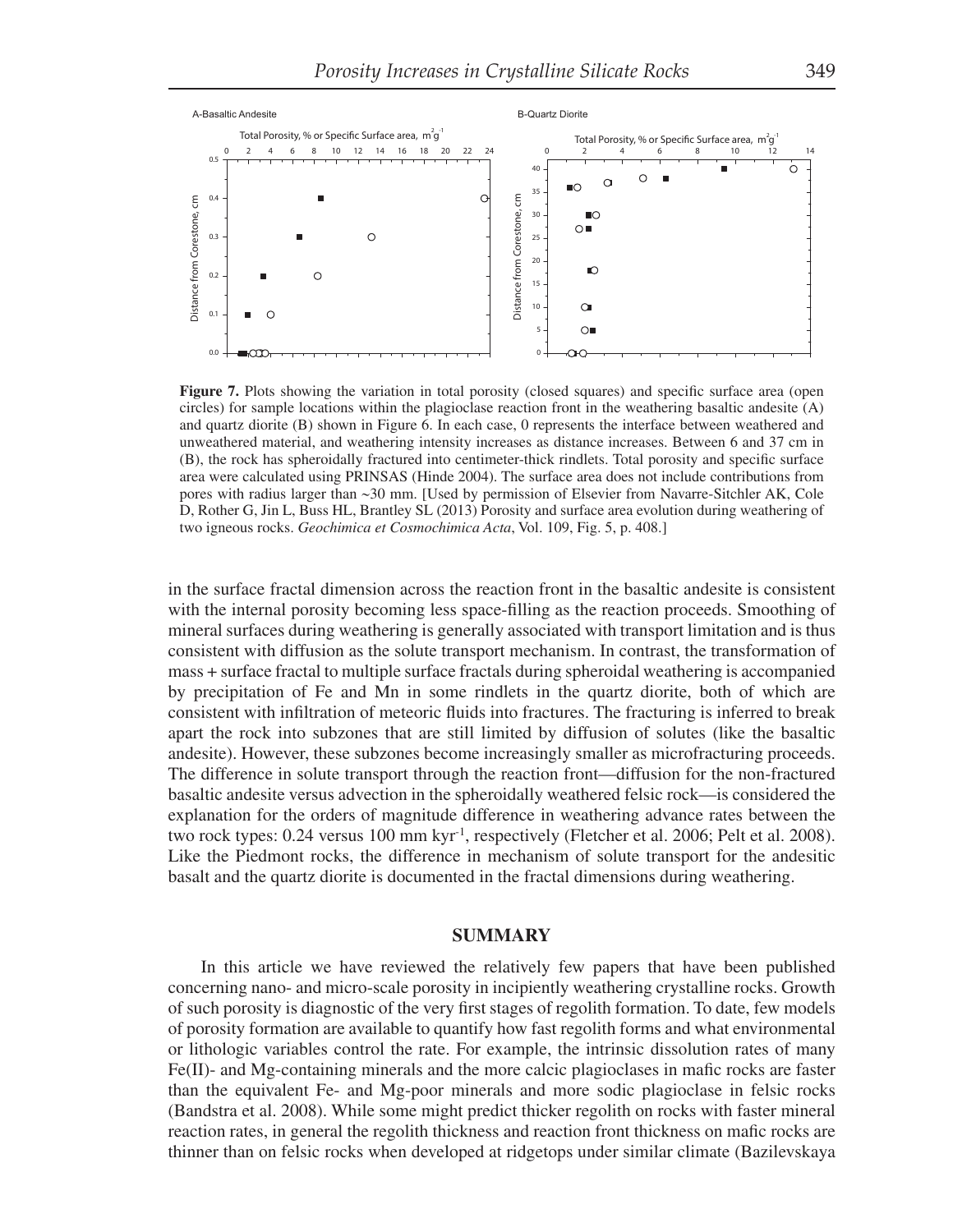et al. 2013; Fig. 1) . The observations indicate that chemical weathering cannot be surface reaction (kinetically) controlled alone. It was proposed in the case of the Costa Rican basaltic andesites that the rate was controlled by the rate of porosity generation at the grain (micron) scale (i.e., local-scale surface reaction control leading to enhancement of transport rates within the weathering front). This would suggest that basalts should weather faster, expect for the fact that fracturing intervenes in the case of granitic weathering.

The presence or absence of fracturing during weathering may explain why regolith developed on mafic rocks at ridgetops tends to be thinner than regolith on granitic rocks when other variables are held constant. We have shown several examples where felsic rocks fracture during weathering but mafic have lower occurrences of weathering induced fracturing (WIF). In the felsic rocks the mass + surface fractal that comprises the protolith transforms to one or more surface fractals due to this microfracturing associated with biotite in felsic rocks. This WIF then allows infiltration of advecting meteoric fluids, which in turn widens the reaction front and contributes to formation of thicker regolith (Bazilevskaya et al. 2013; Brantley et al. 2014). Thus weathering of granitic material tends to develop thicker reaction fronts and thicker regolith for a given set of conditions. In contrast, for mafic compositions—perhaps especially those that do not contain biotite—the mass + surface fractal that comprises the protolith is maintained throughout much of the weathering, and the main solute transport mechanism is diffusion. In mafic rocks that weather without WIF, solutes are transported into the reacting low-porosity rock mainly by diffusion, and the reaction front and the regolith that develops tends to be thinner.

Even though several of the studies summarized here for incipient porosity development did not report WIF in mafic rocks, WIF sometimes occurs in the more Fe- and Mg-rich rocks (e.g., Chatterjee and Raymahashay 1998; Patino et al. 2003; Røyne et al. 2008; Hausrath et al. 2011). It remains to be explained why WIF occurs in some cases but not in others. Presence or absence of biotite may be part of the answer, but a one-to-one correspondence between the presence of biotite and the observation of WIF has not been documented. Another possible explanation is that WIF may be controlled not only by the reduction and acid-neutralizing capacity of the protolith, but also by the relative concentrations of  $O_2$  and  $CO_2$  in the soil atmosphere (Brantley et al. 2013b). Furthermore, many different mechanisms of WIF have also been proposed (Bisdom et al. 1967; Ollier 1971; Chatterjee and Raymahashay 1998; Fletcher et al. 2006; Jamtveit et al. 2011) and more work is needed to test and understand these and other mechanisms driving fracturing during weathering. A full understanding of regolith formation will only be possible when we can quantitatively describe the changes in porosity and surface area at the pore scale that occur during weathering, especially deep in the Critical Zone.

### **ACKNOWLEDGMENTS**

The small-angle neutron scattering at the National Institute of Standards and Technology was supported in part by the National Science Foundation under Agreement No DMR-0944772. S. Brantley acknowledges DOE OBES funding DE-FG02-OSER15675 for work using neutron scattering and NSF Critical Zone Observatory Funding for work in the Luquillo Critical Zone Observatory. We thank T. Clark and M. Yashinski at Material Characterization Laboratory at the Pennsylvania State University for FIB-SEM. We thank the Appalachian Basin Black Shales Group at the Pennsylvania State University and PA Topographic and Geologic Survey for providing shale samples. The small-angle neutron scattering at the National Institute of Standards and Technology was supported in part by the National Science Foundation under Agreement No DMR-0944772. S. Brantley acknowledges NSF grant OCE 11-40159 for support for working on Marcellus shale, DOE OBES funding DE-FG02-OSER15675 for work on porosity using neutron scattering. Work by G. Rother was supported by the U.S. Department of Energy, Office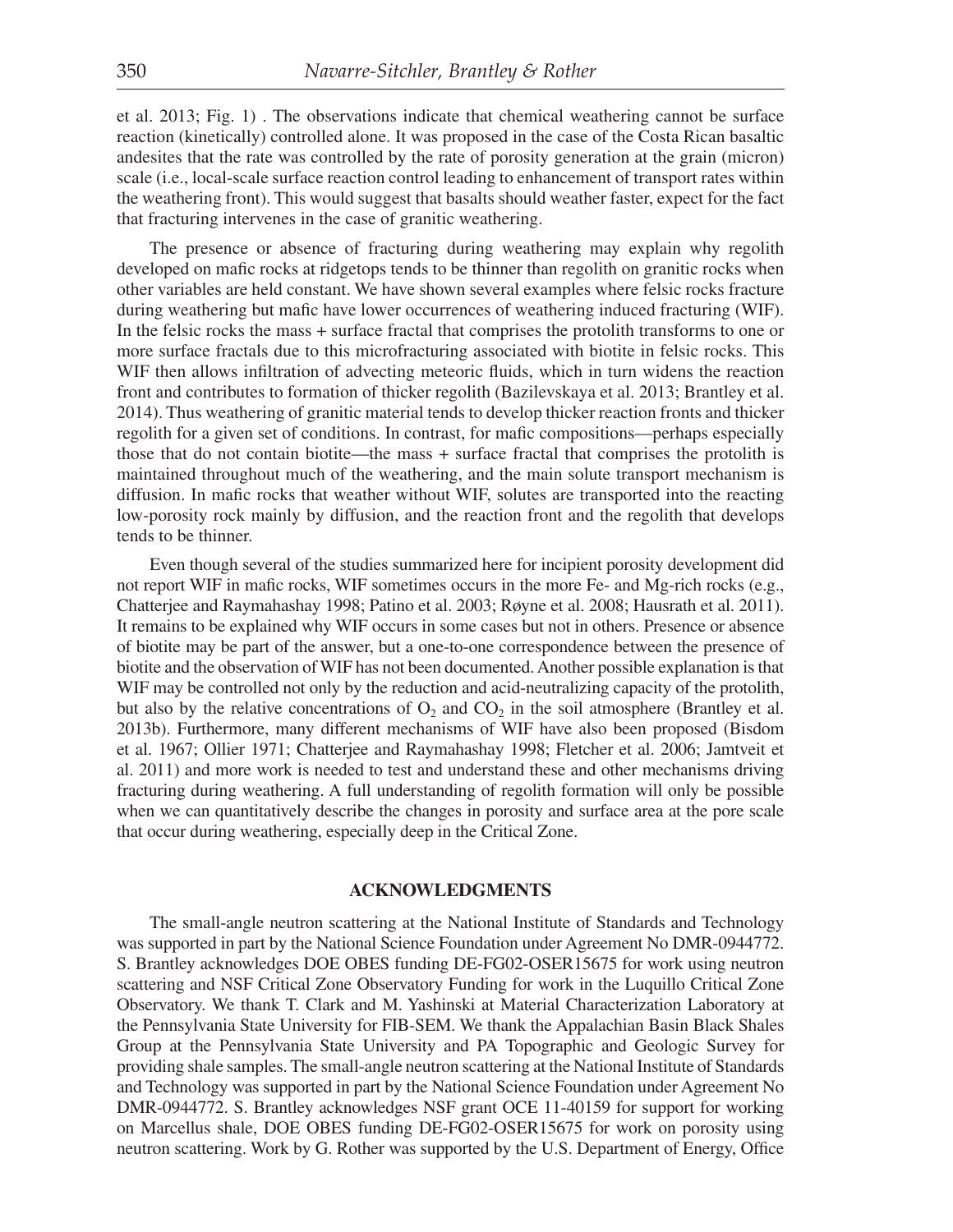of Science, Basic Energy Sciences, Chemical Sciences, Geosciences, and Biosciences Division. Research was sponsored by the Laboratory Directed Research and Development Program of Oak Ridge National Laboratory, managed by UT-Battelle, LLC, for the U. S. Department of Energy. The identification of commercial instruments in this paper does not imply recommendation or endorsement by the National Institute of Standards and Technology, nor does it imply that the equipment used are necessarily the best available for the purpose. We would like to thank Carl Steefel and Anja Røyne for their very helpful reviews of this chapter.

#### **REFERENCES**

- Aharonov E, Rothman DH (1996) Growth of correlated pore-scale structures in sedimentary rocks: A dynamical model. J Geophys Res-Solid Earth 101:2973–2987
- Amundson R (2004) Soil formation. *In:* Treatise in Geochemistry: Surface and Ground Water, Weathering, and Soils. Drever JI (ed) Elsevier Pergamon, Amsterdam, p 1–35
- Anderson SP, Dietrich WE, Brimhall GH (2002) Weathering profiles, mass-balance analysis, and rates of solute loss: Linkages between weathering and erosion in a small, steep catchment. Geol Soc Am Bull 114:1143–1158
- Anderson SP, Anderson RS, Hinckley E-LS, Kelly P, Blum A (2011) Exploring weathering and regolith transport controls on critical zone development with models and natural experiments. Appl Geochem 26:S3–S5
- Anovitz LM, Cole DR (2015) Analysis of porosity and pore structures. Rev Mineral Geochem 80:61–164
- Anovitz LM, Lynn GW, Cole DR, Rother G, Allard LF, Hamilton WA, Porcar L, Kim MH (2009) A new approach to quantification of metamorphism using ultra-small and small angle neutron scattering. Geochim Cosmochim Acta 73:7303–7324
- Anovitz LM, Cole DR, Rother G, Allard LF, Jackson AJ, Littrell KC (2013) Diagenetic changes in macro- to nano-scale porosity in the St Peter Sandstone: An (ultra) small angle neutron scattering and backscattered electron imaging analysis. Geochim Cosmochim Acta 102:280–305
- Balleseros E, Garcia Talegon J, Inigi Inigo AC, Gonzalez Sanchez M, Herrero Fernandez H (2011) Importance of porosity and transfer of matter in the rock weathering processes: two examples in central Spain. Environmental Earth Sciences 64:1741–1754
- Bandstra J, Buss HL, Campen RK, Liermann LJ, Moore J, Hausrath E, Navarre-Sitchler AK, Jang J-H, Brantley SL (2008) Appendix: Compilation of Mineral Dissolution Rates. *In:* Brantley SL, Kubicki JD, White AF (eds) Kinetics of Water–Rock Interaction. Springer, New York, p 735-822
- Bazilevskaya EA, Lebedeva M, Pavich M, Rother G, Parkinson D, Cole DR, Brantley SL (2013) Where fast weathering creates thin regolith and slow weathering creates thick regolith Earth Surf Process Landf 38:847–858
- Bazilevskaya EA, Rother G, Mildner DFR, Pavich M, Cole DR, Bhatt MP, Jin L, Steefel C, Brantley SL (2015) How oxidation and dissolution in diabase and granite control porosity during weathering. Soil Sci Soc Am J 79:55–73
- Berner RA (1978) Rate control of mineral dissolution under Earth surface conditions. Am J Sci 278:1235–1252
- Bisdom EBA (1967) The role of micro-crack systems in the spheroidal weathering of an intrusive granite in Galicia (NW Spain). Geologie en Mijnbouw 46:333–340
- Blum JD, Erel Y, Brown K (1994) (87)Sr/(86)Sr ratios of Sierra Nevada stream waters: Implications for relative mineral weathering rates. Geochim Cosmochim Acta 58:5019–5025
- Brantley SL, Lebedeva M (2011) Learning to read the chemistry of regolith to understand the critical zone. Ann Rev Earth Planet Sci 39:387–416
- Brantley SL, Bandstra J, Moore J, White AF (2008) Modelling chemical depletion profiles in regolith. Geoderma 145:494–504
- Brantley SL, Holleran M, Jin L, Bazilevskaya EA (2013a) Probing deep weathering in the Shale Hills Critical Zone Observatory, Pennsylvania (USA): the hypothesis of nested chemical reaction fronts in the subsurface. Earth Surf Process Landf 38:1280–1807
- Brantley SL, Lebedeva M, Bazilevskaya EA (2013b) Relating weathering fronts for acid neutralization and oxidation to pCO<sub>2</sub> and pO<sub>2</sub>, *In:* Treatise of Geochemistry, The Atmosphere—History, 2nd edition. Farquhar J, Kasting J, Canfield D (eds) Elsevier, Amsterdam, The Netherlands, p 327-352
- Brunauer S, Emmett PH, Teller E (1938) Adsorption of gases in multimolecular layers. J Am Chem Soc 60:309–319
- Bricker O, Bowser C, Jones B (2004) Mass balance approach to interpreting weathering reactions in watershed systems. *In:* Treatise on Geochemistry: Surface and Ground Water, Weathering, and Soils. Drever JI (ed), Elsevier, Amsterdam, p 119–132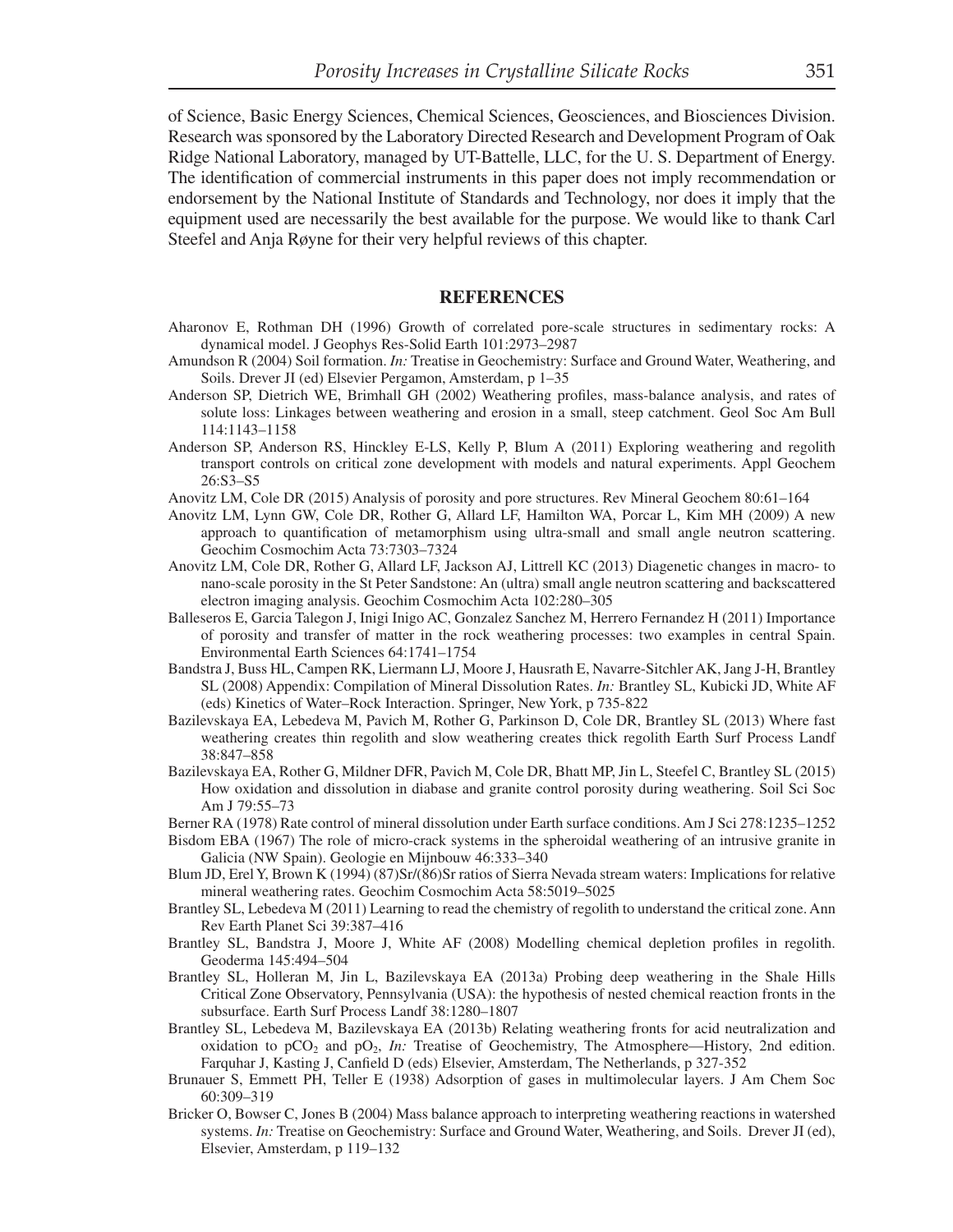- Burke BC, Heimsath AM, White AF (2007) Coupling chemical weathering with soil production across soilmantled landscapes. Earth Surf Process Landf 32:853–873
- Buss HL, Sak P, Webb RM, Brantley S (2008) Weathering of the Rio Blanco quartz diorite, Luquillo Mountains, Puerto Rico: Coupling oxidation, dissolution and fracturing. Geochim Cosmochim Acta 72:4488–4507
- Buss HL, Brantley SL, Scatena FN, Bazilevskaya EA, Blum A, Schultz MJ, White AF, Rother G, Cole DR (2013) Probing the deep critical zone beneath the Luquillo Experimental Forest, Puerto Rico. Earth Surf Process Landf 38:1170–1186
- Certini G, Campbell CD, Edwards AC (2004) Rock fragments in soil support a different microbial community from the fine earth. Soil Biol Biochem 36:1119–1128
- Chatterjee A, Raymahashay BC (1998) Spheroidal weathering of Deccan Basalt: a three-mineral model. Q J Eng Geol 31:175–179
- Clow DW, Drever JI (1996) Weathering rates as a function of flow through an alpine soil. Chem Geol 132:131– 141
- Cousin I, Nicoullaud B, Coutadeur C (2003) Influence of rock fragments on the water retention and water percolation in a calcareous soil. Catena 53:97–114
- Drever JI, Clow DW (1995) Weathering rates in catchments. Rev Mineral 31:463–481
- Eggler DH, Larson EE, Bradley WC (1969) Granites, grusses, and the Sherman erosion surface, southern Laramie Range, Colorado-Wyoming. Am J Sci 267:510–522
- Emmanuel S, Anovitz LM, Day-Stirrat RJ (2015) Effects of coupled chemo-mechanical processes on the evolution of pore-size distributions in geological media. Rev Mineral Geochem 80:45-60
- Fletcher RC, Buss HL, Brantley SL (2006) A spheroidal weathering model coupling porewater chemistry to soil thicknesses during steady-state denudation. Earth Planet Sci Lett 244:444–457
- Gaillardet J, Millot R, Dupre B (2003) Chemical denudation rates of the western Canadian orogenic belt: the Stikine terrane Chem Geol 201:257–279
- Graham R, Rossi A, Hubbert K (2010) Rock to regolith conversion: Producing hospitable substrates for terrestrial ecosystems. GSA Today 20:4–9
- Graham RC, Guertal WR, Tice KR (1994) The pedologic nature of weathered rock. *In:* Cremeens DL, Brown RB, Huddleston JH (eds), Whole Regolith Pedology, SSSA Special Publication Number 34, Soil Science Society of America, Madison WI, p 21–40
- Gu X, Cole DR, Rother G, Mildner DFR, Brantley SL (2015) Pores in Marcellus Shale: A neutron Scattering and FIB-SEM Study Energy & Fuels, doi: 101021/acsenergyfuels5b00033
- Hausrath E, Navarre-Sitchler A, Sak PB, Williams J, Brantley SL (2011) Soil profiles as indicators of mineral weathering rates and organic interactions for a Pennsylvania diabase. Chem Geol 290:89–100
- Hinde AL (2004) PRINSAS a Windows-based computer program for the processing and interpretation of small-angle scattering data tailored to the analysis of sedimentary rocks. J Appl Crystallogr 37:1020–1024
- Hubbert KR, Beyers JL, Graham RC (2001) Roles of weathered bedrock and soil in seasonal water relations of *Pinus jeffreyi* and *Arctostaphylos patula*. Can J Forest Res 31:1947–1957
- Jackson CT (1840) Report on the geological and agricultural survey of the State of Rhode Island, B. Cranston and Co., Providence, p 327
- Jamtveit B, Hammer O (2012) Sculpting of Rocks by Reactive Fluids. Geochem Perspect 1:341–480
- Jamtveit B, Kobchenko M, Austrheim H, Malthe-Sørenssen A, Røyne A, Svensen H (2011) Porosity evolution and crystallization-driven fragmentation during weathering of andesite. J Geophys Res 116:B12204
- Jin L, Brantley SL (2011) Soil chemistry and shale weathering on a hillslope influenced by convergent hydrologic flow regime at the Susquehanna/Shale Hills Critical Zone Observatory. Appl Geochem 26:S51–S56
- Jin L, Ravella RBK, Bierman PR, Heaney P, White T, Brantley SL (2010) Mineral weathering and elemental transport during hillslope evolution at the Susquehanna/Shale Hills Critical Zone Observatory. Geochim Cosmochim Acta 74:3669–3691
- Jin L, Rother G, Cole DR, Mildner DFR, Duffy CJ, Brantley SL (2011) Characterization of deep weathering and nanoporosity development in shale - a neutron study. Am Mineral 96:498–512
- Jin L, Mathur R, Rother G, Cole DR, Bazilevskaya EA, Williams JZ, Carone A, Brantley SL (2013) Evolution of porosity and geochemistry in Marcellus Formation black shale during weathering. Chem Geol 356:14
- Kahle A, Winkler B, Radulescu A, Schreuer (2004) Small-angle neutron scattering study of volcanic rocks. Eur J Mineral 16:407–417
- Kang QJ, Lichtner P, Zhang DX (2007) An improved lattice Boltzmann model for multi-component reactive transport in porous media at the pore scale. Water Resour Res 43:W12S14
- Katsura S, Kosugi K, Mizutani T, Mizuyama T (2009) Hydraulic properties of variously weathered granitic bedrock in headwater catchments. Vadose Zone J 8:557–573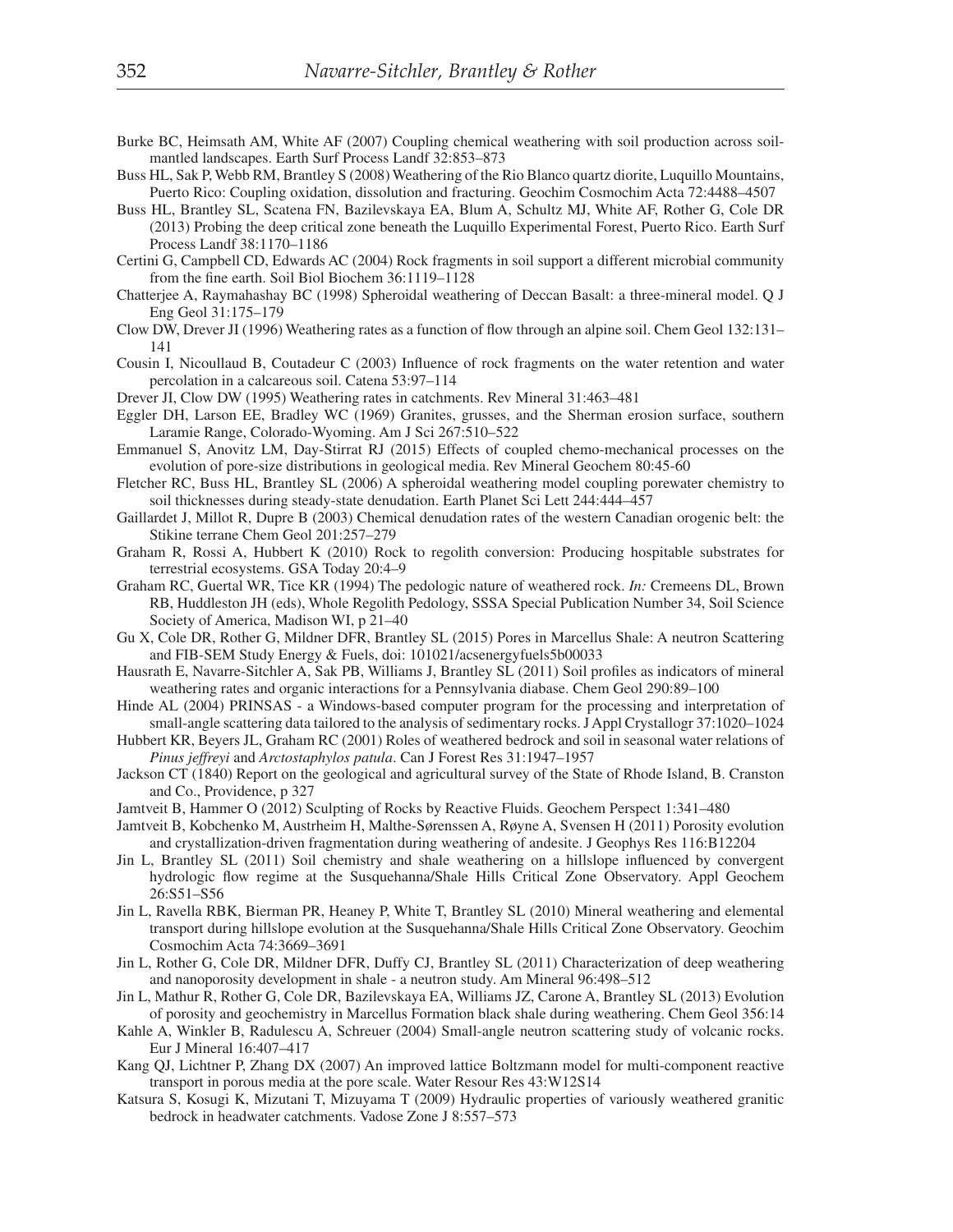- Kelemen PB, Matter J, Streit EE, Rudge JF, Curry WB, Blusztian J (2011) Rates and mechanisms of mineral carbonation in peridotite: Natural processes and receipts for enhanced, in situ  $CO<sub>2</sub>$  capture and storage. Ann Rev Earth Planet Sci 39:545–576
- Landrot G, Ajo-Franklin JB, Yang L, Cabrini S, Steefel CI (2012) Measurement of accessible reactive surface area in a sandstone, with application to  $CO<sub>2</sub>$  mineralization. Chem Geol 318-319:113-125
- Lebedeva M, Brantley SL (2013) Exploring geochemical controls on weathering and erosion of convex hillslopes: beyond the empirical regolith production function. Earth Surf Process Landf 38:1793–1807
- Li L, Steefel C, Yang L (2008) Scale dependence of mineral dissolution rates within single pores and fractures. Geochim Cosmochim Acta 72:360–377
- Li D, Jacobson AJ, McInerney DJ (2013) A reactive-transport model for examining tectonic and climatic controls on chemical weathering and atmospheric  $CO<sub>2</sub>$  consumption in granitic regolith. Chem Geol 365:30–42
- Lichtner P (1988) The quasi-stationary state approximation to coupled mass transport and fluid-rock interaction in a porous medium. Geochim Cosmochim Acta 52:143–165
- Lowell S, Shields JE, Thomas MA, Thommes M (2004) Characterization of Porous Solids and Powders: Surface Area, Pore Size and Density. Kluwer Academic Publishers, Dordrecht
- Ma L, Jin L, Brantley SL (2011) How mineralogy and slope aspect affect REE release and fractionation during shale weathering in the Susquehannah/Shale Hills Critical Zone Observatory. Chem Geol 290:31–49
- Maher K, Chamberlain CP (2014) Hydrologic Regulation of Chemical Weathering and the Geologic Carbon Cycle. Science 343:1502–1504
- Merrill GP (1906) A Treatise on Rocks, Rock Weathering, and Soils. MacMillan Inc, New York
- Mildner DFR, Rezvani R, Hall PL, Borst RL (1986) Small-angle scattering of shaly rocks with fractal pore interfaces. Appl Phys Lett 48:1314–1316
- Molins S (2015) Reactive interfaces in direct numerical simulation of pore scale processes. Rev Mineral Geochem 80:461–481
- Molins S, Trebotich D, Steefel C, Shen C (2012) An investigation of the effect of pore scale flow on average geochemical reaction rates using direct numerical simulation. Water Resour Res 48:W03527
- Molnar P, Anderson RS, Anderson SP (2007) Tectonics, fracturing of rocks, and erosion. J Geophys Res-Solid Earth 112:1–12
- Mulyanto B, Stoops G (2003) Mineral neoformation in pore spaces during alteration and weathering of andesitic rocks in humid tropical Indonesia. Catena 54:385–391
- Nahon D (1991) Introduction to the Petrology of Soils and Chemical Weathering. John Wiley & Sons, New York
- Navarre-Sitchler A, Steefel CI, Yang L, Tomutsa L (2009) Evolution of porosity and diffusivity associated with chemical weathering of a basalt clast. J Geophys Res - Earth Surf 114:1–14
- Navarre-Sitchler A, Steefel CI, Sak PB, Brantley SL (2011) A reactive-transport model for weathering rind formation on basalt. Geochim Cosmochim Acta 75:7644–7667
- Navarre-Sitchler AK, Cole D, Rother G, Jin L, Buss HL, Brantley SL (2013) Porosity and surface area evolution during weathering of two igneous rocks. Geochim Cosmochim Acta 109:400–413
- Ollier CD (1971) Causes of spheroidal weathering. Earth-Sci Rev 7:127–141
- Ollier CD (1985) Deep weathering, groundwater, and climate. Geografiska Annaler Series A, Phys Geog 70:285–290
- Patino LC, Velbel MA, Price JR, Wade JA (2003) Trace element mobility during spheroidal weathering of basalts and andesites in Hawaii and Guatemala. Chem Geol 202:343–364
- Pavich M (1986) Process and rates of saprolite production and erosion on a foliated granitic rock of the Virginia Piedmont. *In:* Colman S, Dethier D (eds), Rates of Chemical Weathering of Rocks and Minerals. Academic Press, London, p 552–590
- Pelt E, Chabaux F, Innocent C, Navarre-Sitchler A, Sak P, Brantley S (2008) Uranium–throium chronometry of weathering rinds: Rock alteration rate and paleo-isotopic record of weathering fluids. Earth Planet Sci Lett 276:98–105
- Radlinski AP (2006) Small-angle neutron scattering and the microstructure of rocks. Rev Mineral Geochem 63:363–397
- Radlinski AP, Radlinska EZ, Agamalian M, Wignall GD, Lindner P, Randl OG (1999) Fractal geometry of rocks. Phys Rev Lett 82:3078–3081
- Radlinski AP, Radlinska EZ, Agamalian M, Wignall GD, Lindner P, Randl OG (2000) The fractal microstructure of ancient sedimentary rocks. J Appl Crystallogr 33:860–862
- Radlinski AP, Ioannidis MA, Hinde AL, Hainbuchner M, Baron M, Rauch H, Kline SR (2004) Angstromto-millimeter characterization of sedimentary rock microstructure. J Colloid Interface Sci 274:607–612
- Rouquerol J, Avnir D, Fairbridge CW, Everett DH, Haynes JH, Pernicone N, Ramsay JDF, Sing KSW, Unger KK (1994) Recommendations for the characterization of porous solids. Pure Appl Chem 66:1739–1758